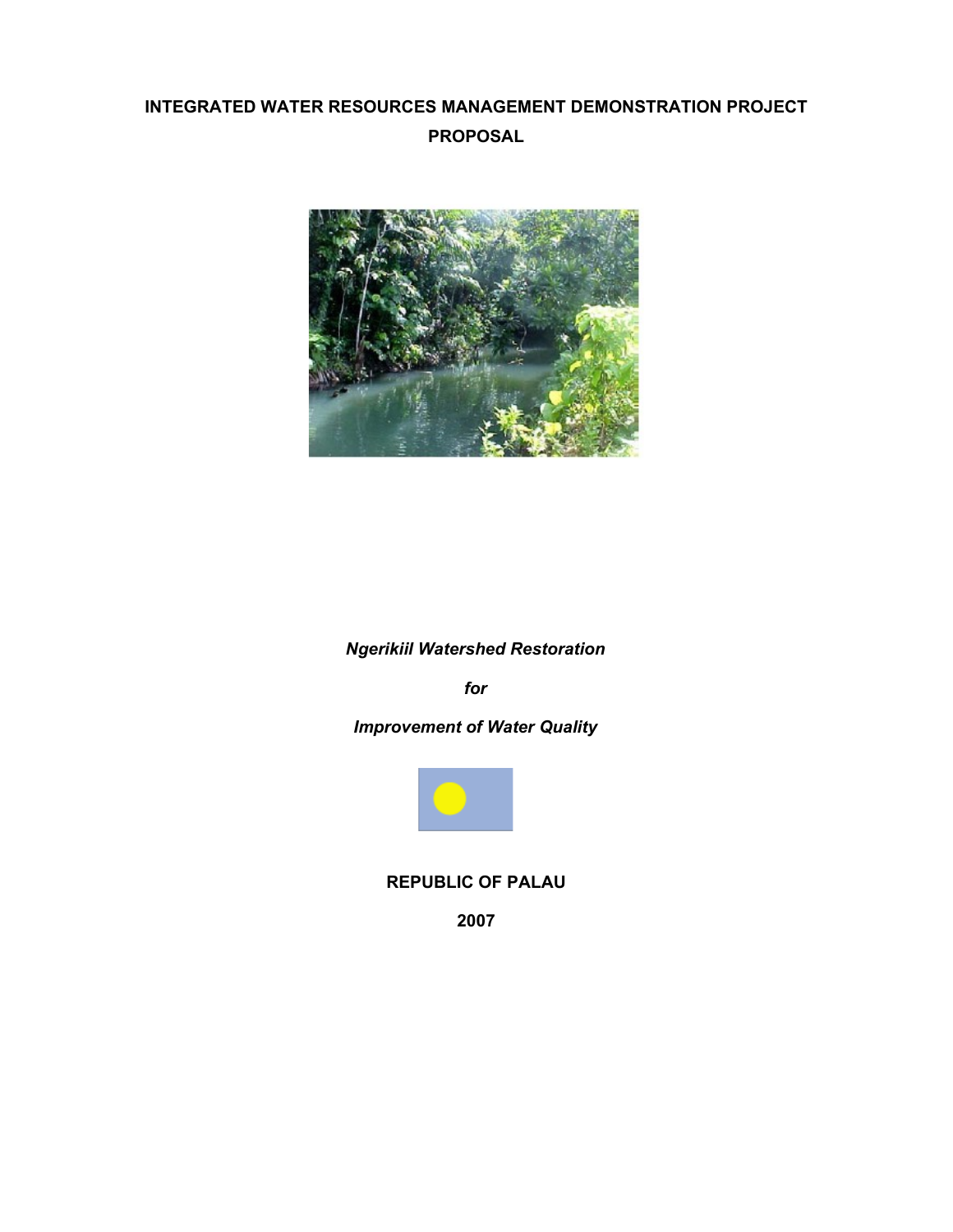Prepared on behalf of Water Safety Plan Program National Steering Committee for Sustainable Integrated Water Resources and Wastewater Management (IWRM) Project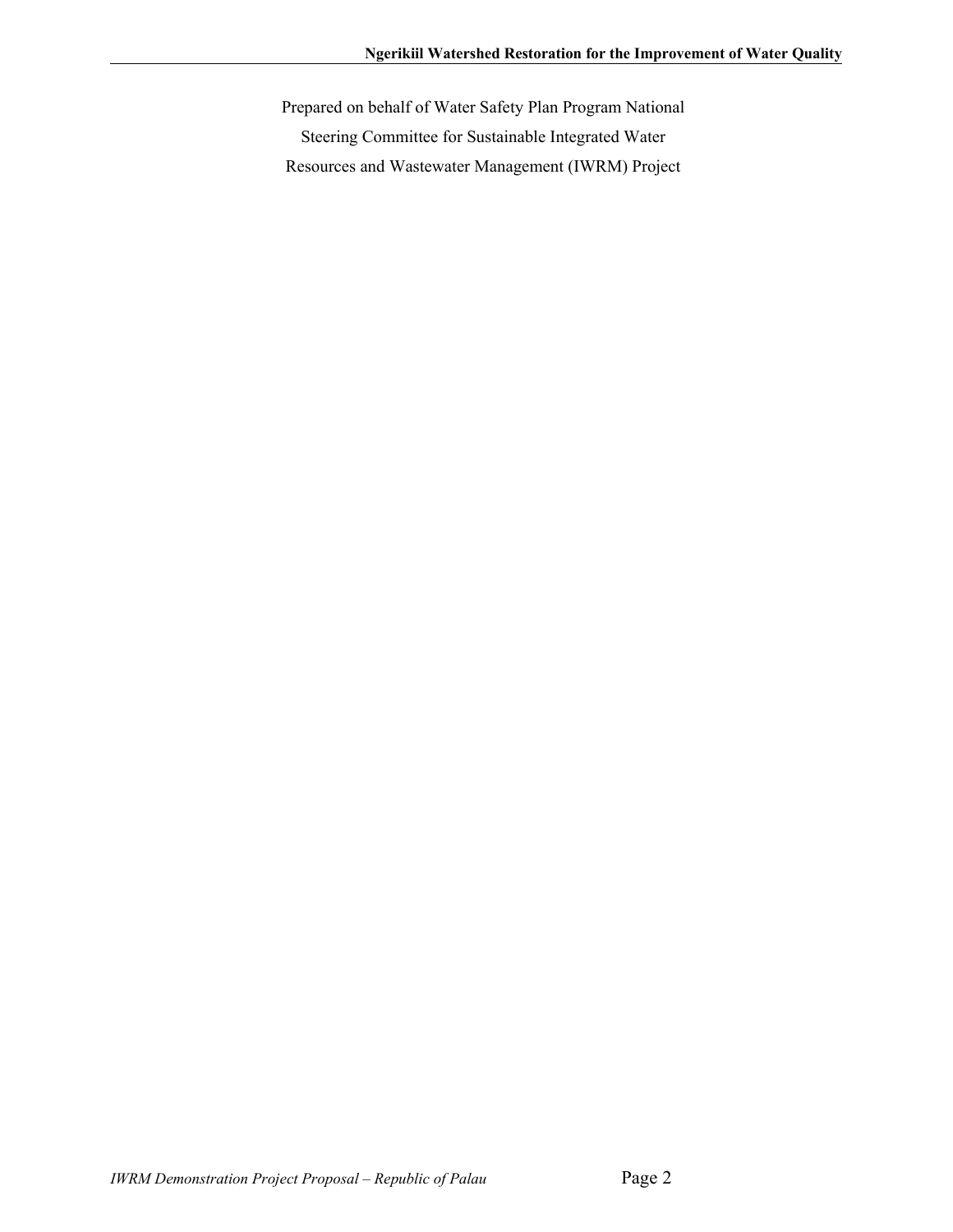#### **Table of Contents**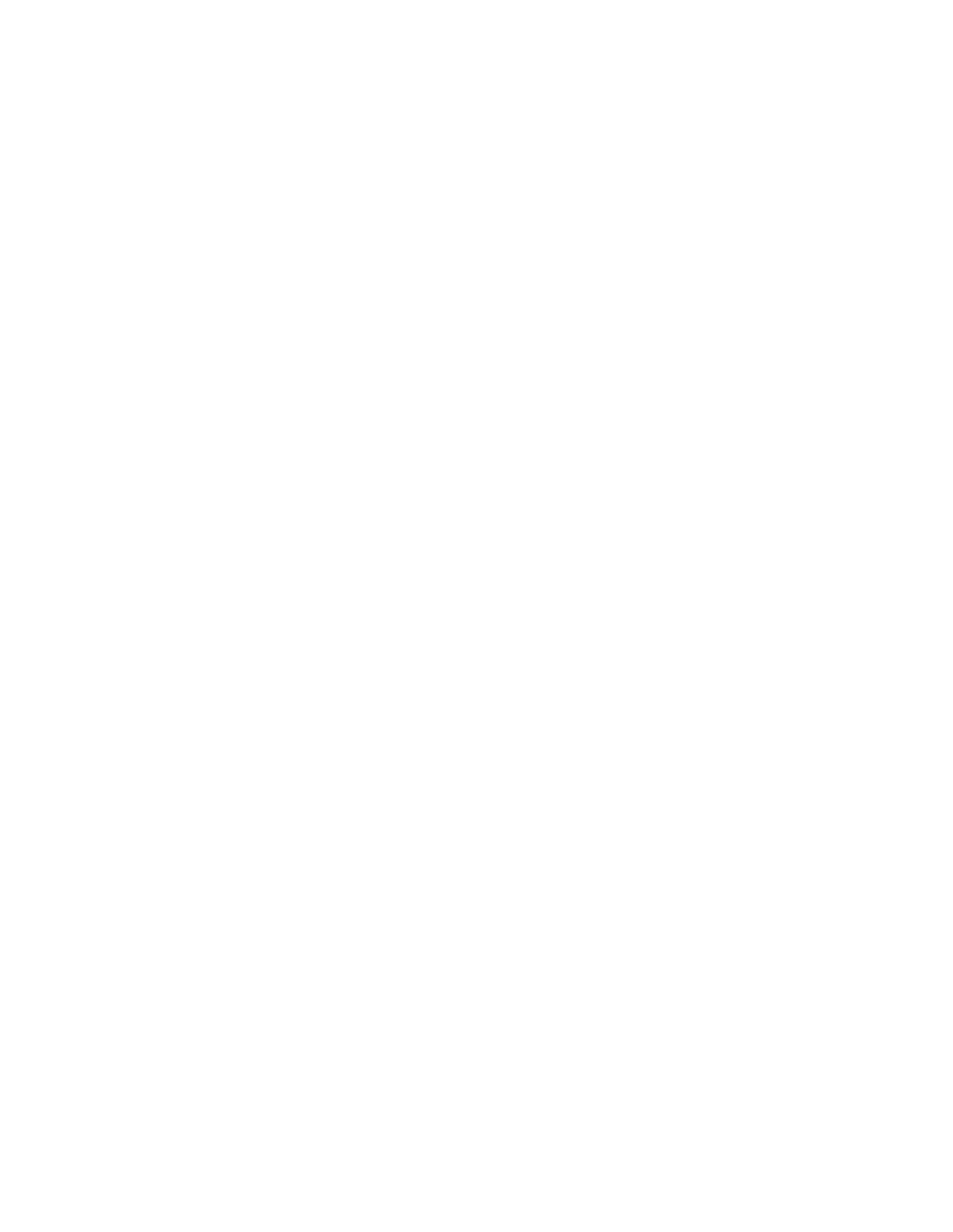#### **Integrated Water Resource Management Project**

**Proposal A: Demonstration Proposal Paper for Palau**

**Country: Republic of Palau**



**Title: Ngerikiil Watershed Restoration for the Improvement of Water Quality**

#### *A. Executing Body*

The National Steering Committee for the Water Safety Program, pending establishment of the National Water Committee.

#### *B. Cost of Project*

GEF Funding: US\$ 587,400 Co-Funding: US\$1,763,500

#### *C. Project Purpose*

The purpose of this project is to promote proper watershed and integrated management practices. The promotion of proper watershed practices will reduce land degradation while preserving ecosystem stability, functions, and services such as soil and watershed protection, water purification and nutrient retention.

### *D. Project Summary*

The project proposes to demonstrate proper maintenance and management of a critical water source through re-introduction of native plant species to help stabilize the soil, use of bioindicators as low-cost monitoring tools, and proper mitigation of road drainage, with outcomes to be replicated within the Republic and the region. The demonstration project will be in the Ngerikiil Watershed in the State of Airai, Republic of Palau.

### *E. Eligibility to GEF*

Within the GEF Operational Strategy for International Waters this project tackles water and environmental problems using an IWRM approach across GEF Strategic Programme III: Balancing overuse and conflicting uses of water resources in transboundary surface and groundwater basins (*with a specific focus on SIDS to protect community surface and groundwater supplies while reducing sewage releases*).

The geographical nature of small island developing states (SIDS) allows IWRM approaches to rapidly demonstrate the multiple benefits of tackling water resource management in an institutionally horizontal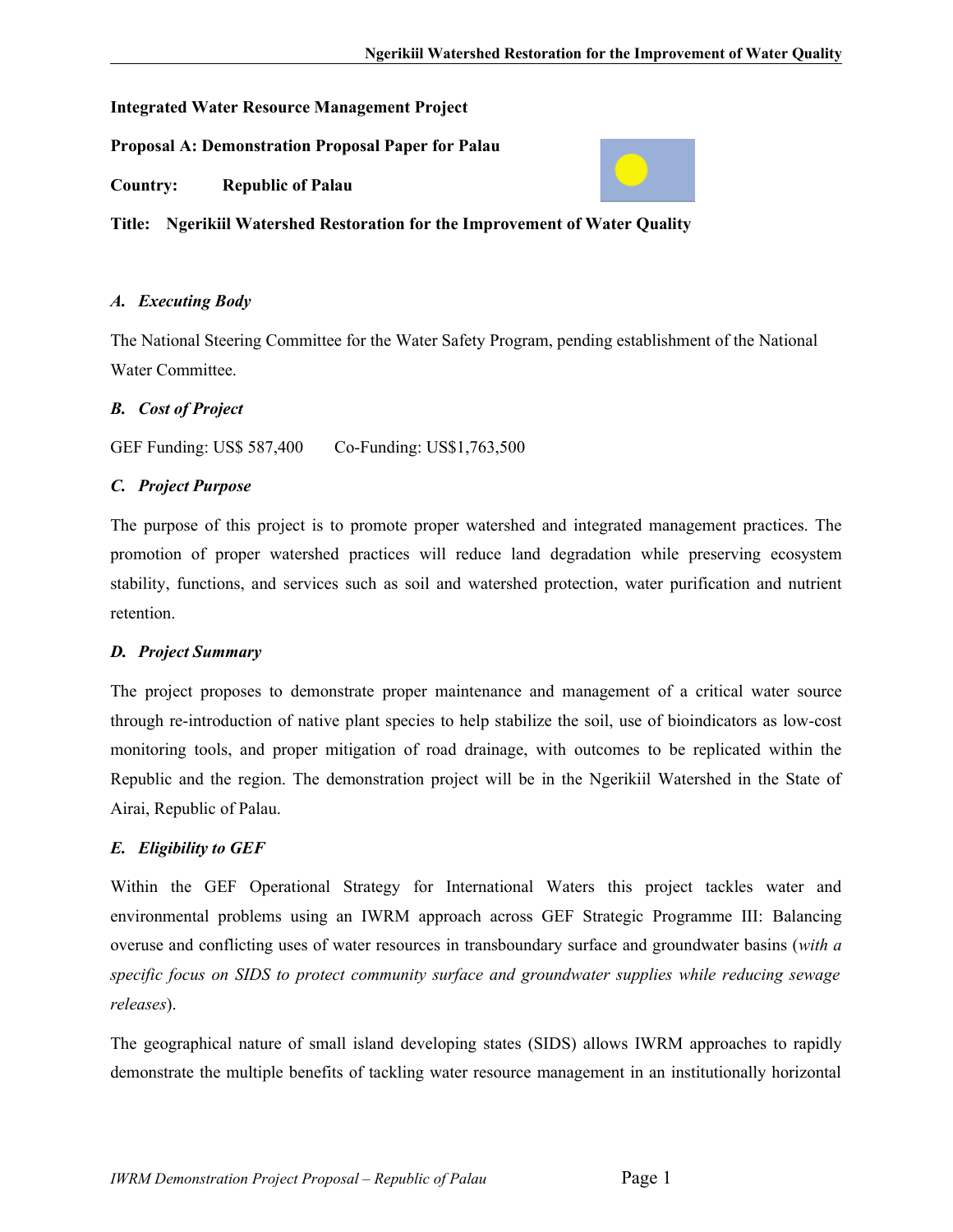manner, whilst applying a ridge to reef approach, tackling technical and socio-economic issues with communities and civil society at large to demonstrate equity, efficiency and environmental sustainability.

The project will also tackle, through IWRM approaches, many of the issues under GEF Strategic Programmes I and II through identifying and understanding multiple stresses on fragile coastal environments and linking these to freshwater and land management, especially upstream practices

#### *F. Linkages to Regional/National Priorities and Programs*

Under the Strategic Action Programme for the Pacific International Waters, this project addresses these priority areas: pollution of marine and freshwater from land-based activities and physical, ecological, and hydrological modification of critical habitats, using integrated watershed and coastal management as a solution.

The proposal is also compatible with the following International and Regional Multilateral Agreements to which the Republic of Palau is a signatory and supports several on-going activities support by GEF under these various REAs.:

- Convention on Biological Diversity
- The Ramsar Convention on Wetlands
- The Cartagena Convention and Protocols
- The United Nations Convention to Combat Desertification (UNCCD)
- The Strategic Action Programme for the Pacific International Waters
- Pacific Regional Action Plan on Sustainable Water Management

It will contribute to regional programs as a prerequisite to a regional Global Taxonomic Initiative (GTI) proposal that was approved in 2004 by UNEP/CBD/GTI for development for GEF mid-level funding for monitoring freshwater streams and support a current GEF-funded project in Palau for capacity building for sustainable land use.

This Demonstration Project also addresses National priorities of water source protection, watershed management, reforestation and increase of endemic and native plants, environmental awareness, environmental enhancement, protection of human health, alleviating poverty and safe drinking water.

This project will be linked to an ongoing Ecosystem Based Management project in Central Babeldaob with similar goals. Using these same techniques will ensure uniformity by following an established precedence developed in Palau.

#### *G. Name and Post of Government Representative endorsing the Activity*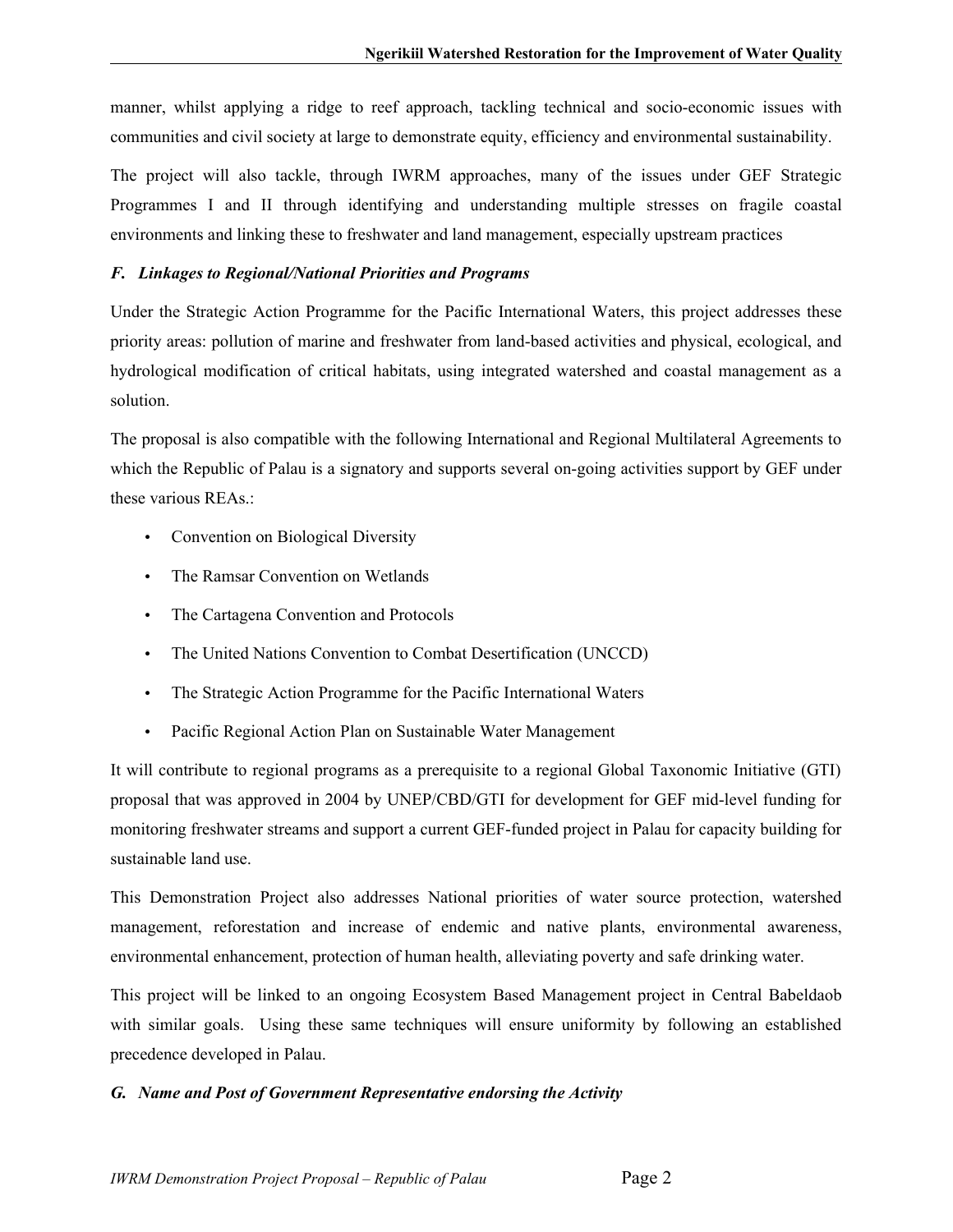**Republic of Palau** 

Honorable Temmy Shmull

Minister of State

Republic of Palau

#### *H. Project Objectives and Activities*

#### *i. Background*

The IWRM Demonstration project area will be the Ngerikiil Watershed in the State of Airai on the island of Babeldaob. Within this watershed lies the water source for Airai and Koror, serving 78% of the population of Palau.

The Ngerikiil Watershed area covers 28.5 square kilometers (11 square miles or 7,040 acres) of Airai State, Babeldaob Island. The sub-watersheds of Ngerikiil include the Ngerikiil, Ikoranges, Kmekumel, Edeng, Oikull, and Airai. The watershed has been an area of importance to Palau as a major water source (water intake built in 1985) and therefore, of interest for a watershed protection project for many years.

Five critical resource concerns were identified through a resource assessment completed by the USDA Natural Resources Conservation Services. In



BABELO AOS

Map 1: Location of Naerikiil Watershed and its sub-watersheds and st

Source: NRCS Ngerikil Resource Assesment (2004)

order of their level of threat to the main watershed objectives the critical resource concerns are:

λIJ

- Soil Erosion and Sedimentation
- Nutrient, Fertilizer and Pesticide Pollution
- Solid Waste Disposal
- Invasive Species
- Wildlife Habitat Loss

Source: NRCS Ngerikiil Resource Assesment (2004)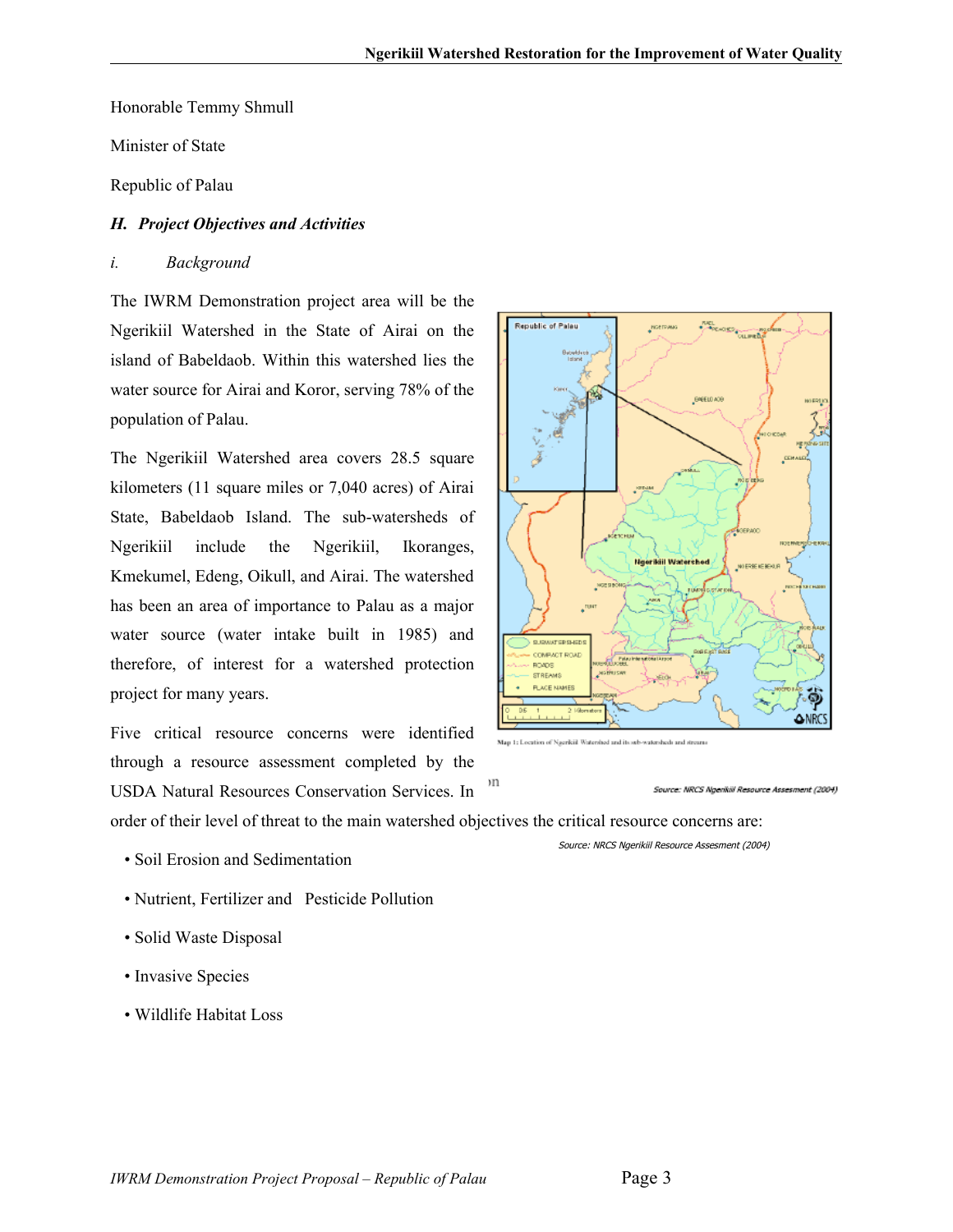

Ngerikiil River



Given the importance of the watershed to the livelihood of a large percentage of the population, improved water quality is a high priority for the local and national government. The high costs of comprehensive water quality monitoring have precluded the compiling of a complete data record that could be used for a variety of watershed related programs, including water quality and sediment control, native species habitat enhancement, and recreational opportunities such as tourism, swimming, and fishing.



The main source of pollution is sedimentation. The causes are poor erosion controls, loss of riparian buffers, and poor land-use practices. Sedimentation is also an issue for the coastal areas, where the sediment covered reefs have no live coral. Heavy rainfalls in the in the watersheds cause immediate sediment loading into the rivers. This effects coral reefs and seagrass beds on the coast as well as impacting treatment public water supply systems.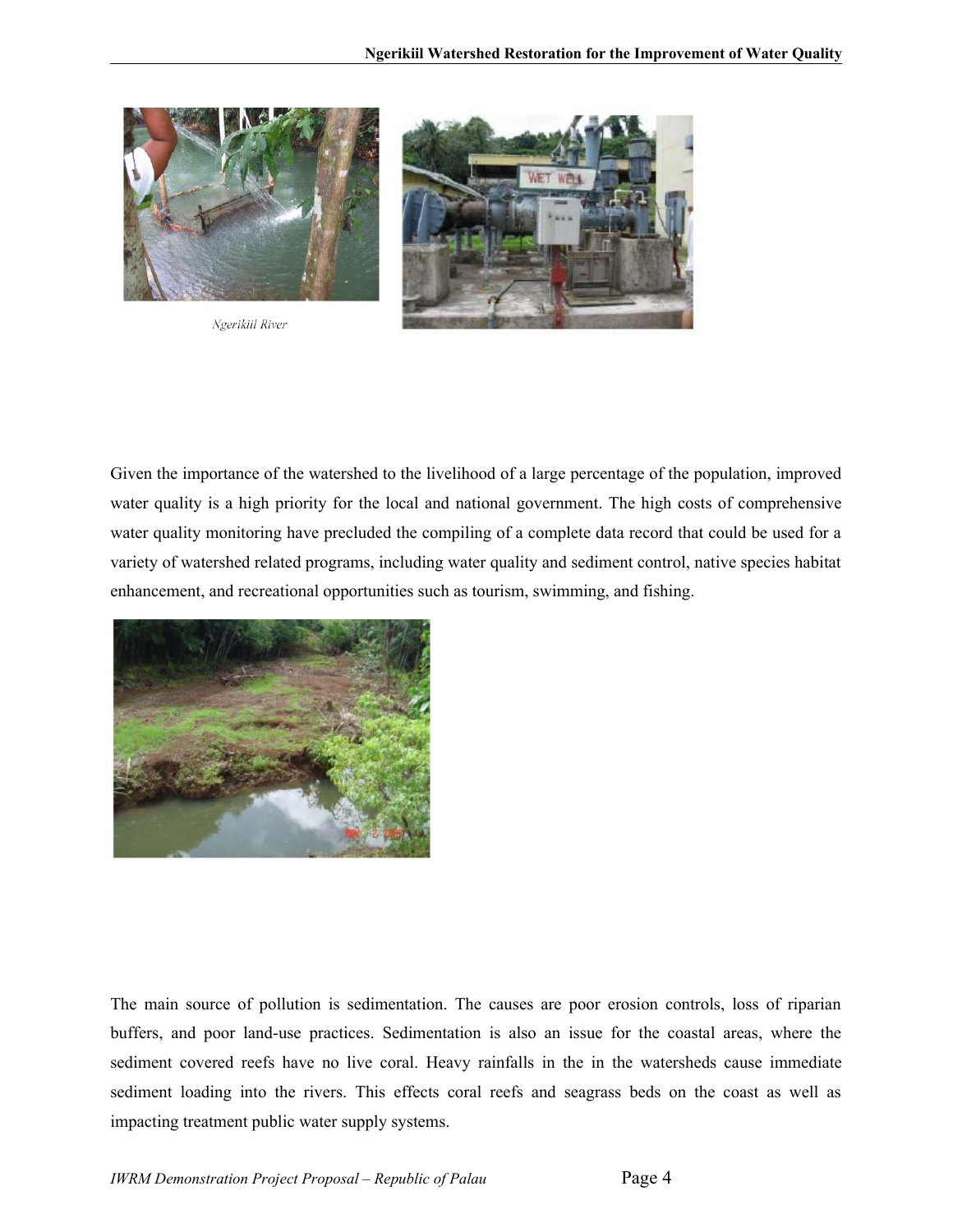

Increased sedimentation onto reefs has a negative impact on biodiversity. It leads to coral death and decrease in fish numbers, therefore indirectly impacting subsistence fishing. Also, increasing sedimentation in the rivers increases the need to use more chemicals to reduce turbidity levels to drinking water standards and also increases the use of disinfectants to ensure safe drinking water. This translates to an increase in expenditures on chemical supplies. Simple filtration systems do not remove enough turbidity and this causes reticulated water from such systems unpotable regardless of disinfectant levels. In such instances, human health is at risk if public water systems are the main drinking water sources.



Clearing forest for development purposes and agricultural farming have caused higher sediment loads into the rivers and out to the coral reefs. Research by the Palau International Coral Reef Center (PICRC) has indicate higher sedimentation rates in the past few years. They found higher sediment rates on coral reefs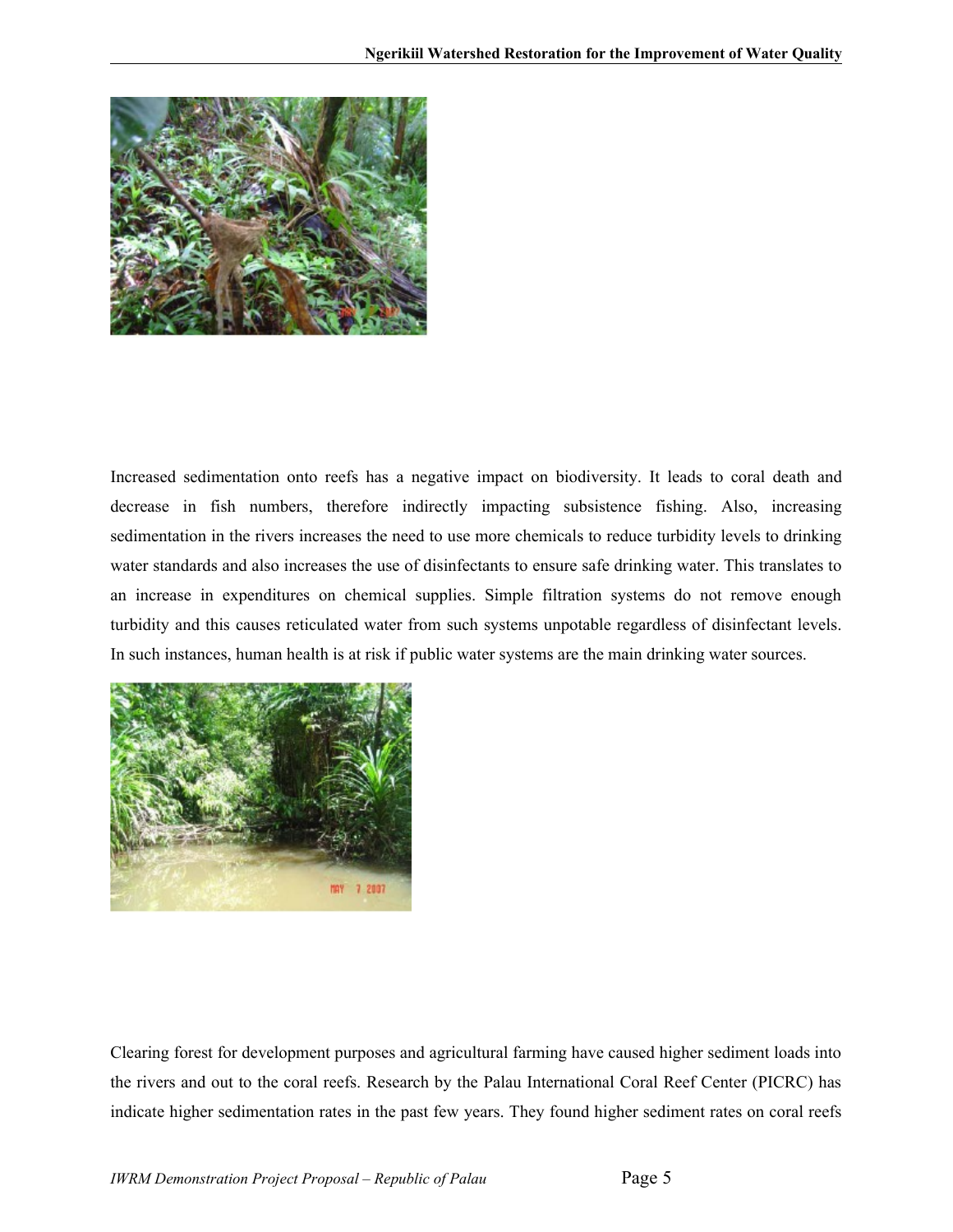near watersheds with larger deforestation (for development and agricultural purposes) than near watershed with relatively pristine forests. Soil erosion is affecting water quality, decreasing depth of the rivers, and covering seagrass beds and coral reef patches. This is impacting the flora and fauna of the rivers and adjacent coastal areas.

Among the watersheds in Palau, the Ngerikiil watershed is one of the more developed areas. This project will attempt to stabilize river banks and revegetate the riparian buffer zone to decrease sedimentation into the Ngerikiil river and study the effectiveness of such buffer zones given the high amount of rain that Palau receives annually. Sediment studies will be done in conjunction with water quality monitoring to determine success of revegetated buffer areas. These sediment studies will be tied into the coral reef research conducted by PICRC and mangrove studies on nutrient loading and climate change conducted by the USDA Forest Service.



In addition, public awareness campaigns for watershed awareness and protection will support this project. The Palau Conservation Society (PCS) has been very active throughout Palau with watershed campaigns through local community leaders and groups. They are working directly with communities living and working within the watershed. PCS is planning on using modeling tools as an alternative method of awareness raising. Outreach campaigns will assist with the sustainability of the IWRM project by relaying ongoing activities and initiatives to the local communities and stakeholders. Several of the planned activities for the Demonstration Project, such as the revegetation of the buffer zones, will utilize volunteers and community groups to ensure a sense of ownership and stewardship. By involving the local communities, not only does the water source for Koror and Airai have protection, but the people directly impacting these sources are more understanding towards watershed issues.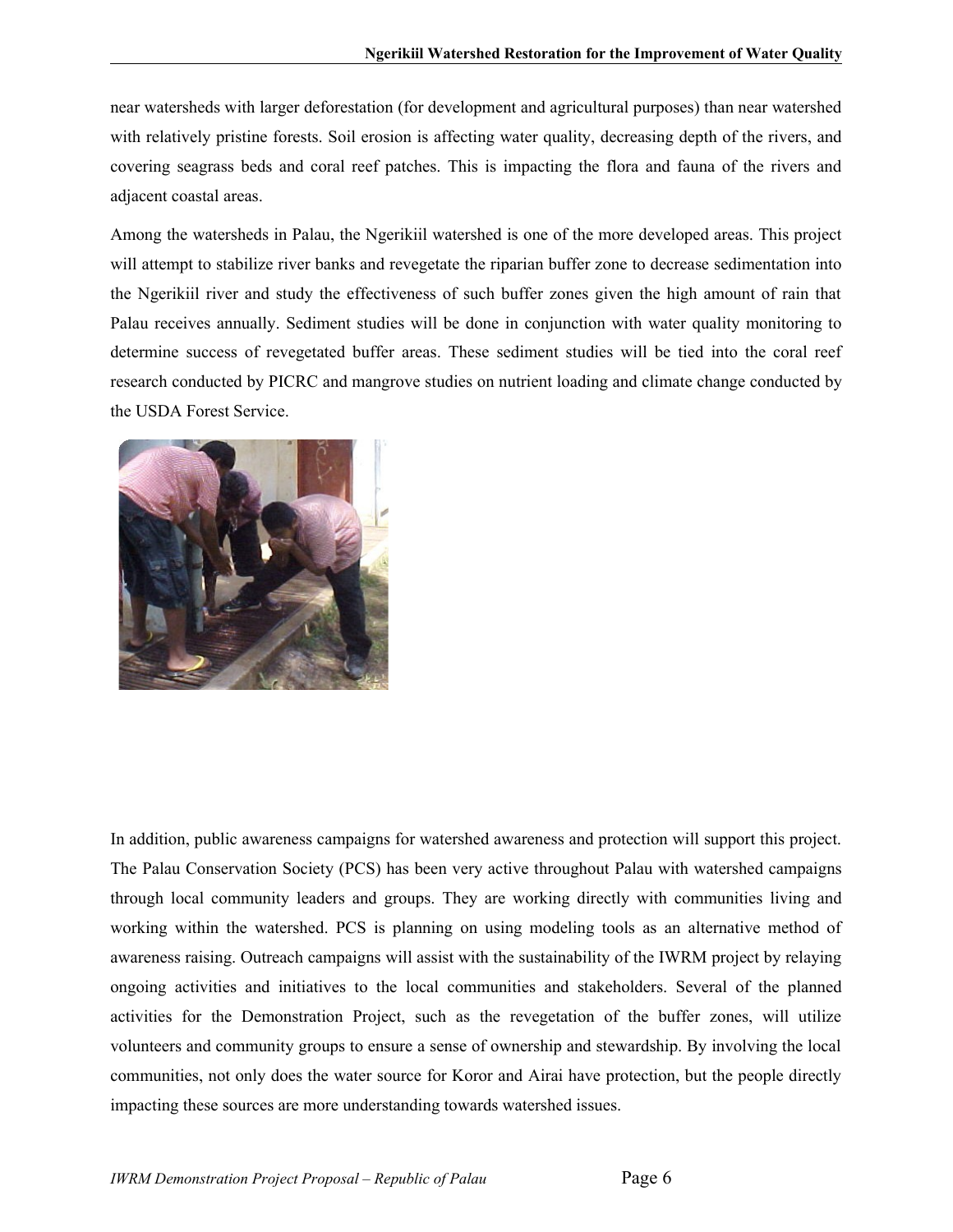Accurate assessments of surface water quality in the watershed provide a key indicator of the overall health of the watershed. On top of this, biological indicators may be used as one of the water quality parameters to be monitored. A clean water source can be assured several different ways (the least of which involves several tonnes of cement). However, surveying aquatic macroinvertebrates and bird and insect populations can lead to the assurance of biological success of the project.



Another main impact the area is the compact road. Drainage from certain parts of the road impacts the river above the intake. This project will explore correcting the drainage problems. The success will be used on all other drainage of the road on different parts of the islands. The road system will be looked at to see if there should be a design for runoff water so it can be caught at the roadway and controlled until it may be discharged at a stable outlet and with a non-erosive velocity. To alleviate pressure on the current landscape, water is drained through an open channel along the roadside. This project will study the effectiveness of catch basins on the uphill side of the road and whether the water can be diverted to run through existing culverts to the other side of the ridge into the adjacent watershed (away from the intake) or be discharge over an energy dissipating structure. Study of the water chemistry will be looked at to determine any potential uses for this water.

Development within the watershed has been limited recently with land-use regulations created by the Airai State Public Lands Authority. However, there is no information on how effective this has been. Existing policy and regulations need to be reviewed for proper support and structure. This need involves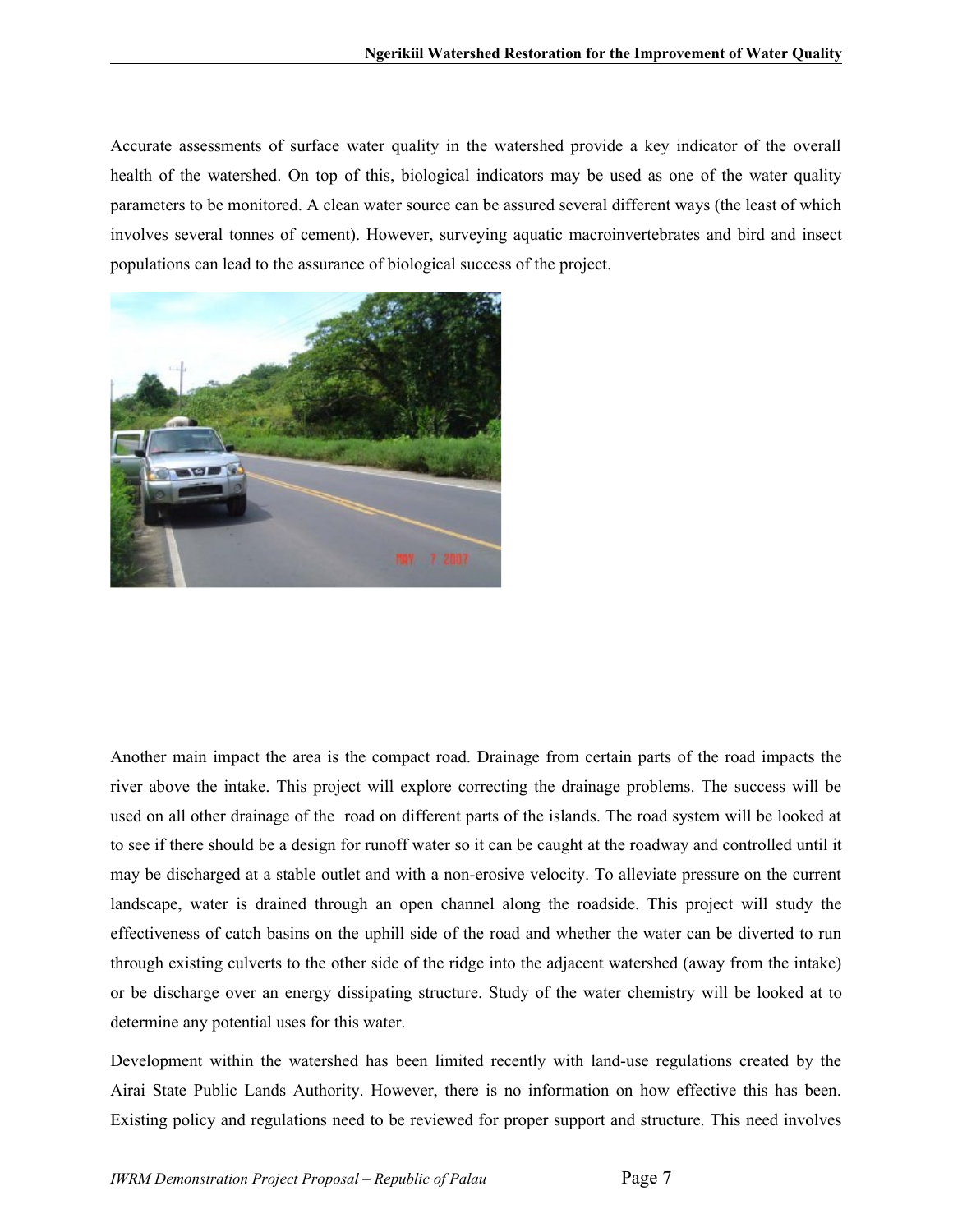development and adoption of a comprehensive Management Plan for the watershed, which includes formulation of an integrated long-term monitoring program for water (and/or soil) quality. Many of these activities planned will use results from the Demonstration Project. On top of all these needs is the necessity of finding sources of long-term funding to assure financial sustainability of the watershed without support from unsustainable economic development.

Recognizing the over-riding importance of the water resource to the demands of Koror, Airai, and adjacent environments, the State government of Airai, with support from the National government, is seeking to find ways to ensure long-term sustainability of the area.

Based on this background, the project proposes to demonstrate proper maintenance and management of a critical water source through re-introduction of native plant species to help stabilize the soil, use of bioindicators as low-cost monitoring tools, and proper mitigation of road drainage, with outcomes to be replicated within the Republic and the region.

This proposed project will aid in the achievement of long-term local and global environmental benefits. This will occur through the promotion of best management practices for land use planning and management. The promotion of proper watershed practices will reduce land degradation while preserving ecosystem stability, functions, and services such as soil and watershed protection, water purification and nutrient retention. Globally benefits include carbon uptake and storage, and the preservation of species diversity.

Using these same techniques will ensure uniformity by following an established precedence developed in Palau.

| Component                       | Output                                         | Indicator                           | Baseline        | Aims                                                                                               |
|---------------------------------|------------------------------------------------|-------------------------------------|-----------------|----------------------------------------------------------------------------------------------------|
|                                 | Component 1. Improvement surface water quality |                                     |                 |                                                                                                    |
| 1.1 Survey pollutant<br>sources | 1.1.1 Sanitary surveys<br>completed            | Surveys completed by yr $3 &$<br>C  | Year 1baseline  | Surveys used for<br>identifying problem<br>areas to be corrected                                   |
|                                 | 1.1.2 Pollutant sources mapped                 | Map completed by year 1             | Year 1 Map      | Maps used for<br>management of<br>catchment<br>Less pollutants<br>entering river and<br>coastlines |
|                                 | 1.1.3 Pollutant sources reduced                | Pollutant sources reduced by<br>10% | Year 1 baseline | Sources removed or<br>control, buffer zones<br>in place and effective                              |

#### *ii. Components, Outputs and Indicators*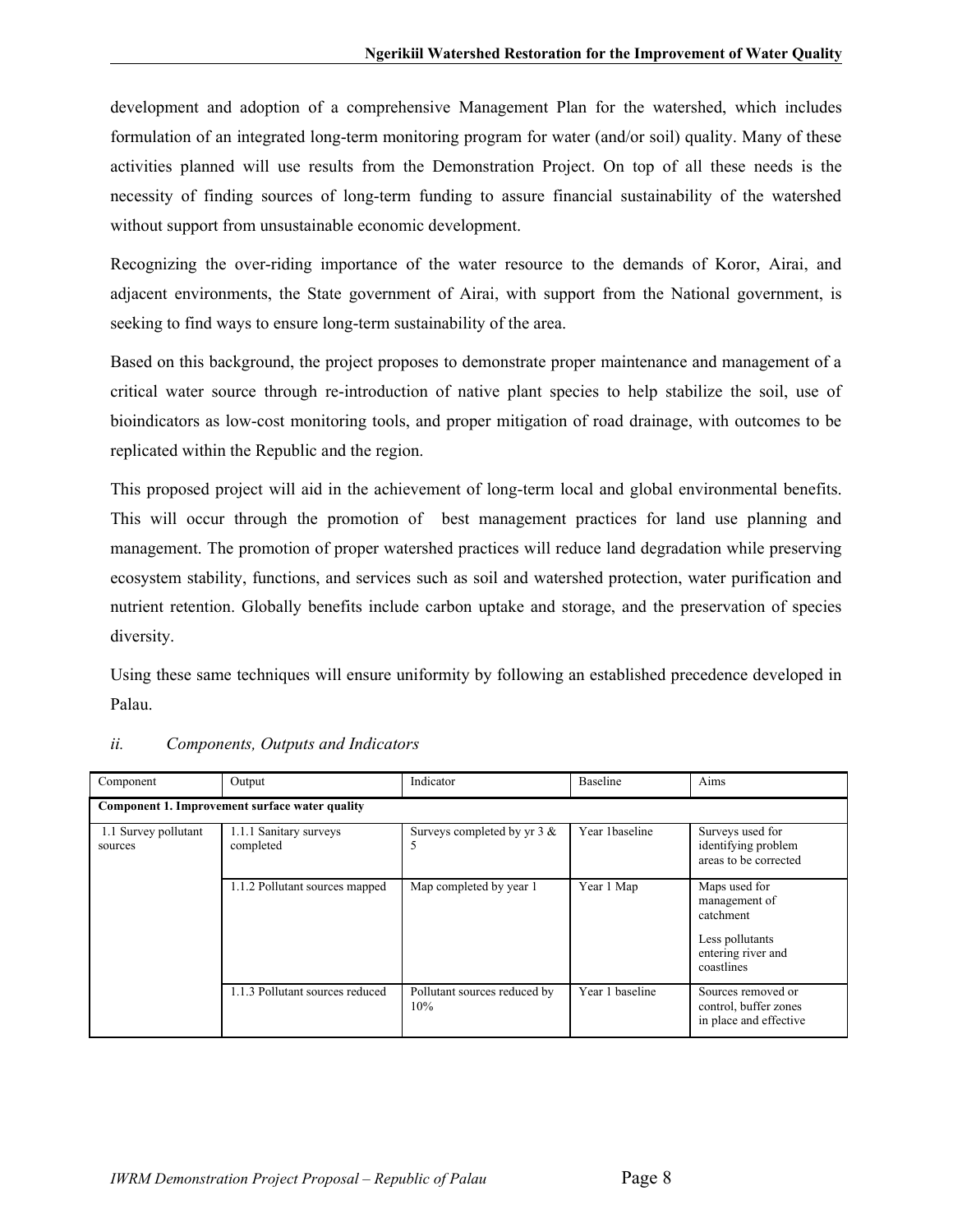| 1.2 Revegetate<br>riparian to minimize<br>sedimentation levels | 1.2.1 Riparian revegetated with<br>native tree species                     | 25% of riparian zone is<br>revegetated with native trees<br>by year 3                                                              | Current forest<br>coverage will be<br>assessed before<br>revegetation | Healthy riparian for<br>years to come,<br>increase biodiversity                                                             |
|----------------------------------------------------------------|----------------------------------------------------------------------------|------------------------------------------------------------------------------------------------------------------------------------|-----------------------------------------------------------------------|-----------------------------------------------------------------------------------------------------------------------------|
|                                                                | 1.2.2 Chemical usage for water<br>treatment reduced                        | 5% reduction in chemicals<br>used to treat source water at<br>Ngeruobel WTP by end of<br>project                                   | Current levels of<br>chemical use at<br>Ngeruobel WTP                 | Decrease in cost of<br>treating water, used<br>as indication of<br>sediment reduction                                       |
|                                                                | 1.2.3 Chemical pollutants of river<br>waters monitored                     | Full chemical screening of<br>water conducted on year 1, 3,<br>& 5 with a reduction of high<br>pollutant levels by 5% at Year<br>5 | Baseline collected at<br>Year 1                                       | Decrease in high<br>level pollutants, as<br>indication of better<br>filtration by healthy<br>riparian                       |
| 1.3 establish long-<br>term monitoring<br>program              | 1.3.1 Water quality monitoring<br>program developed/formalized             | 1 water quality monitoring<br>program developed by year 1                                                                          | Informal water<br>quality monitoring<br>program in place              | Data will assist with<br>management of the<br>catchment                                                                     |
|                                                                | 1.3.2 Monthly water quality<br>monitoring visits carried out. .            | 12 water quality monitoring<br>visits per year per site                                                                            | Limited monitoring                                                    | Data collected used<br>for management of<br>the catchment                                                                   |
|                                                                | 1.3.3 Water quantity monitoring<br>program developed                       | 1 water quantity monitoring<br>program developed by year 3                                                                         |                                                                       | HYCOS project                                                                                                               |
| <b>Component 2.Drainage mitigation</b>                         |                                                                            |                                                                                                                                    |                                                                       |                                                                                                                             |
| 2.1 Vegetate drainage<br>ways                                  | 2.1 Drainage ways of 'Compact<br>Road' affecting water source<br>vegetated | All drainage ways vegetated<br>by end of project                                                                                   | Minimal vegetation                                                    |                                                                                                                             |
| 2.2. Storm water<br>workshop                                   | 2.2 People trained in storm<br>water management                            | 1 workshop completed by<br>year 1 (20 people trained)                                                                              | No training                                                           | Knowledge acquired<br>used to improve road<br>drainage in the<br>Ngerikiil watershed<br>and throughout the<br>rest of Palau |
| 2.3 Chemical<br>analysis of road<br>drainage                   | 2.3 Road run-off analyzed                                                  | 1 analysis completed by year<br>1                                                                                                  | No baseline                                                           | Information will be<br>used to determine<br>road contributions to<br>water quality                                          |
|                                                                | Component 3. Improvement of biodiversity/bioindicators                     |                                                                                                                                    |                                                                       |                                                                                                                             |
| 3.1 Monitoring of<br>ecosystem health<br>through bioindicators | 3.1.1 Ongoing aquatic<br>invertebrate monitoring data<br>collected         | 1 aquatic invertebrate survey<br>completed per quarter per<br>monitoring site                                                      | Compare to<br>reference site                                          | 0% reduction in<br>biodiversity<br>10% improvement in<br>biodiversity and<br>species richness by<br>year 5                  |
|                                                                | 3.1.2. Dragonfly surveys<br>conducted                                      | 1 dragonfly survey completed<br>per year per site                                                                                  | Dragonfly baseline<br>established in Year<br>1                        | Information used to<br>improve<br>management                                                                                |
|                                                                | 3.1.3 Bird population surveys<br>conducted                                 | Ibird population survey<br>completed per quarter per site                                                                          | <b>Bird</b> population<br><b>Baselines</b> currently<br>assessed      | 5% increase in native<br>& endemic bird<br>population by year 5                                                             |
|                                                                | 3.1.4 Monitoring sites<br>conducted                                        | 1 vegetation photopoint<br>monitoring per year per site                                                                            | Vegetation<br>photopoint<br>established by year<br>1                  | Used on a yearly<br>basis to determine<br>improvement of<br>revegetation/biodiver<br>sity                                   |
| <b>Component 4. Policy/Awareness</b>                           |                                                                            |                                                                                                                                    |                                                                       |                                                                                                                             |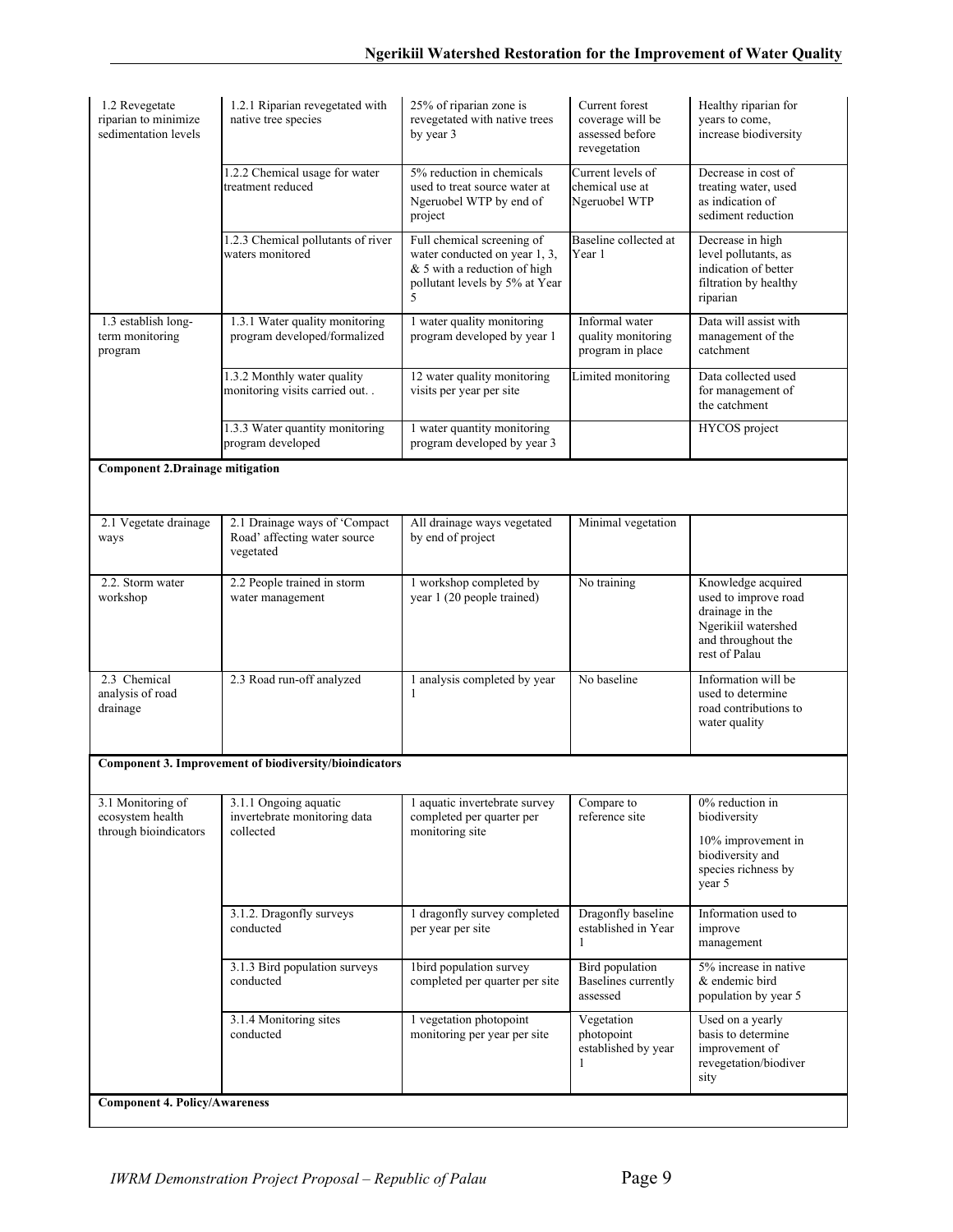| 4.1 Establish<br>"Payment for<br>Ecosystem Services"      | 4.1 Revenue collected from<br>water users by Year                                | Legislation/policy for PES<br>established by year 4                | 5No money<br>collected for<br>safeguarding water<br>source | Ngerikiil Watershed<br><b>Trust Fund</b><br>Established                                                                                                                                                                                 |
|-----------------------------------------------------------|----------------------------------------------------------------------------------|--------------------------------------------------------------------|------------------------------------------------------------|-----------------------------------------------------------------------------------------------------------------------------------------------------------------------------------------------------------------------------------------|
| 4.2 Socio-economic<br><b>Impact Survey</b>                | 4.2 Socio-economic survey<br>conducted                                           | Survey conducted by year 3                                         | No survey                                                  | Information used to<br>improve weak spots<br>of<br>management/policy/a<br>wareness campaigns,<br>and<br>review of effect of<br>watershed protection<br>on local communities<br>and impact on<br>economic<br>development of the<br>state |
| 4.3 Increased<br>Awareness of<br>watershed protection     | 4.3.1 Protection of environment<br>to protect watershed                          | # of community members<br>involved in project and<br>working group | Survey for baseline                                        | Institutionalize<br>approach and<br>develop new policy                                                                                                                                                                                  |
|                                                           | 4.3.2 Legislation for watershed<br>protection passed at end of<br>Project period | # of legislation for watershed<br>protection                       | Increase/strengtheni<br>ng of watershed<br>legislation     | Establishment of<br>protection zones                                                                                                                                                                                                    |
|                                                           | 4.3.3 Water safety Plan                                                          | Legislation in place by Year 1                                     |                                                            | Establishment of<br>water safety plant                                                                                                                                                                                                  |
| <b>Component 5. Documentation</b>                         |                                                                                  |                                                                    |                                                            |                                                                                                                                                                                                                                         |
| 5.1 reports to<br>SOPAC/GEF                               | Update GEF through SOPAC on<br>project progress                                  | 1 progress report per year                                         |                                                            |                                                                                                                                                                                                                                         |
| 5.2 Documentation of<br>watershed restoration<br>strategy | Watershed restoration<br>documented                                              | Document on project<br>produced at end of project                  | Project documented                                         | Lessons learnt shared<br>with Region                                                                                                                                                                                                    |

*I. Project Management Structure*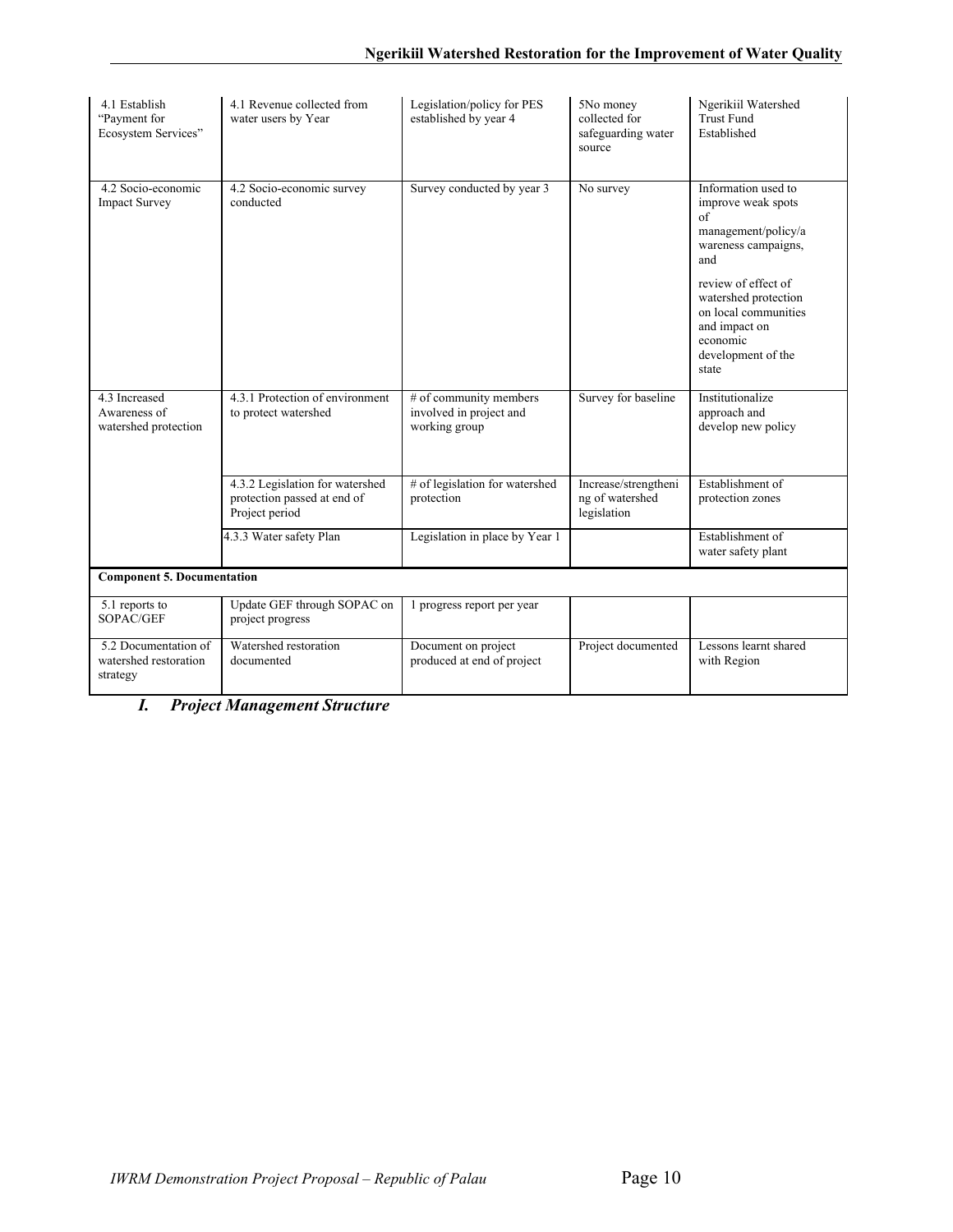

A Project Manager will be hired under the Palau Environmental Quality Protection Board. The Project manager will be guided and instructed by the National Steering Committee for the Water Safety Program. This Committee will expand to include representatives from relevant government agencies, and representation from the private sector and local communities. The Steering Committee is currently chaired by the Bureau of Public Works. The Steering Committee will evolve into a National Water Committee. The committee will seek advice and guidance from technical experts and stakeholder groups. Consultations with the wider community will bolster the success of the implementation and delivery of this project.

The Steering Committee will report, through the Project Manager, on the status of the demonstration project to SOPAC.

#### *J. Stakeholders and Beneficiaries*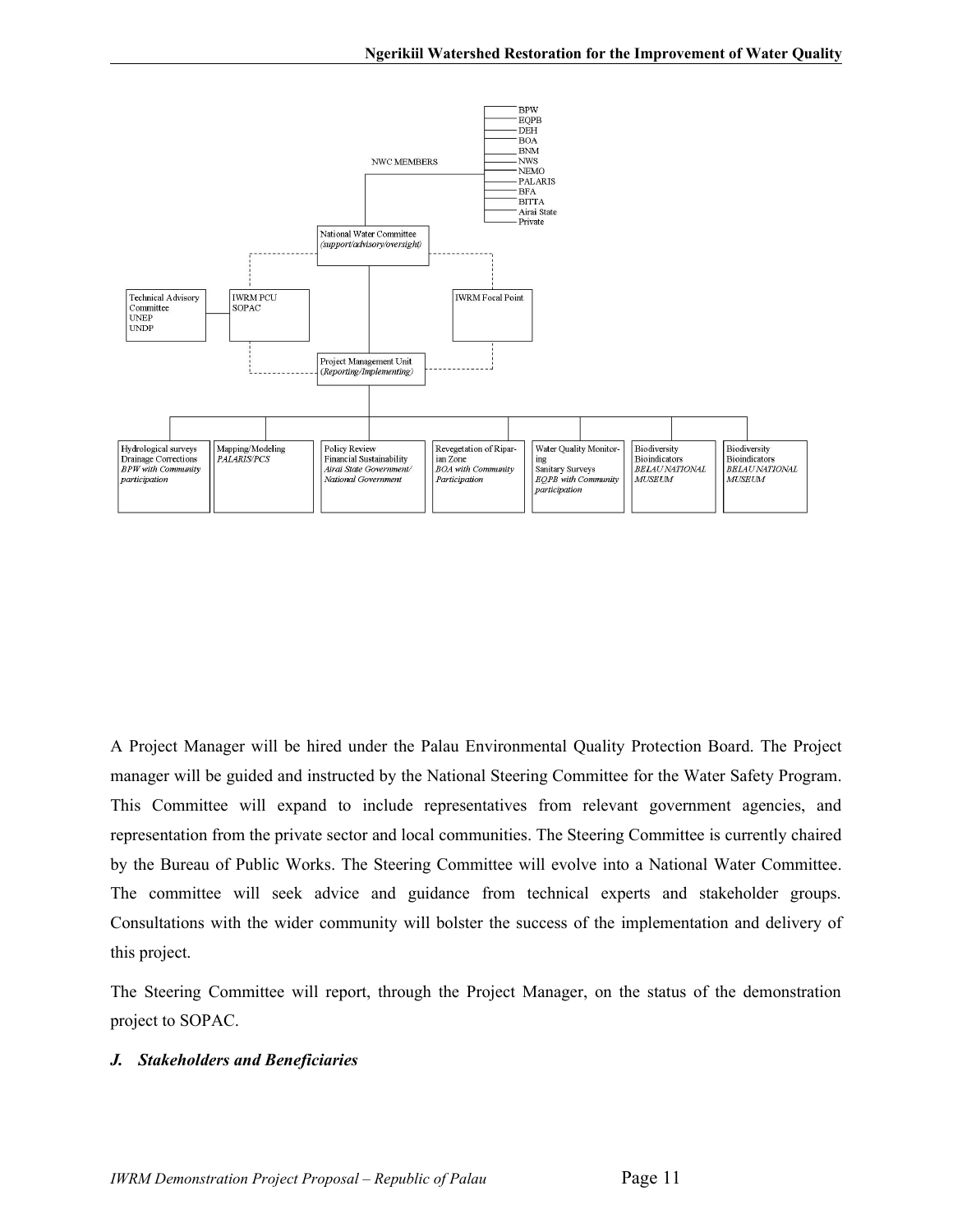Several government agencies will be involved in this integrated approach to the development and implementation of the objectives of this demonstration project. They include, but are not limited to:

- Ministry of Resources and Development (Bureau of Public Works-BPW, Bureau of Agriculture-BOA, Palau Automated Lands and Resources Information Systems- PALARIS)
- Airai State Government
- Environmental Quality Protection Board (EQPB)
- Public Health (Division of Environmental Health, DEH)

Other stakeholders will be involved to foster support for the overall process. These include:

- Belau National Museum (BNM)
- Palau Conservation Society (PCS)
- Various community groups

#### *K. Long-term Sustainability Strategy*

The long-term goal is the have a protected water resource in the Ngerikiil Watershed. In order for this to be sustainable, long term environmental planning must completely integrate the various principles that lead to truly sustainable land development. Sustainability is achieved when a resource is conserved for future generations to enjoy.

#### *L. Replicability*

The project can be replicated in areas with any watersheds. Successes and lessons learned will be applied to the remaining watersheds in the Republic and within the region for islands with similar topography (i.e. PNG, Samoa, Pohnpei, etc) and other SIDS.

### *M. Monitoring and Evaluation Process*

The Program Manager, under the supervision of the National Steering Committee and with direct feedback from the local communities, will prepare annual work plans, Quarterly Operational Reports, and Annual Progress Reports. The Project Manager will provide regular progress reports to the members of the Project Steering

Committee. These reports will enable the Project Steering Committee and the SOPAC to

review and resolve any issues constraining implementation.

The Project Steering Committee will meet on a quarterly basis to review project

implementation and provide scientific, technical, policy, and strategic guidance. The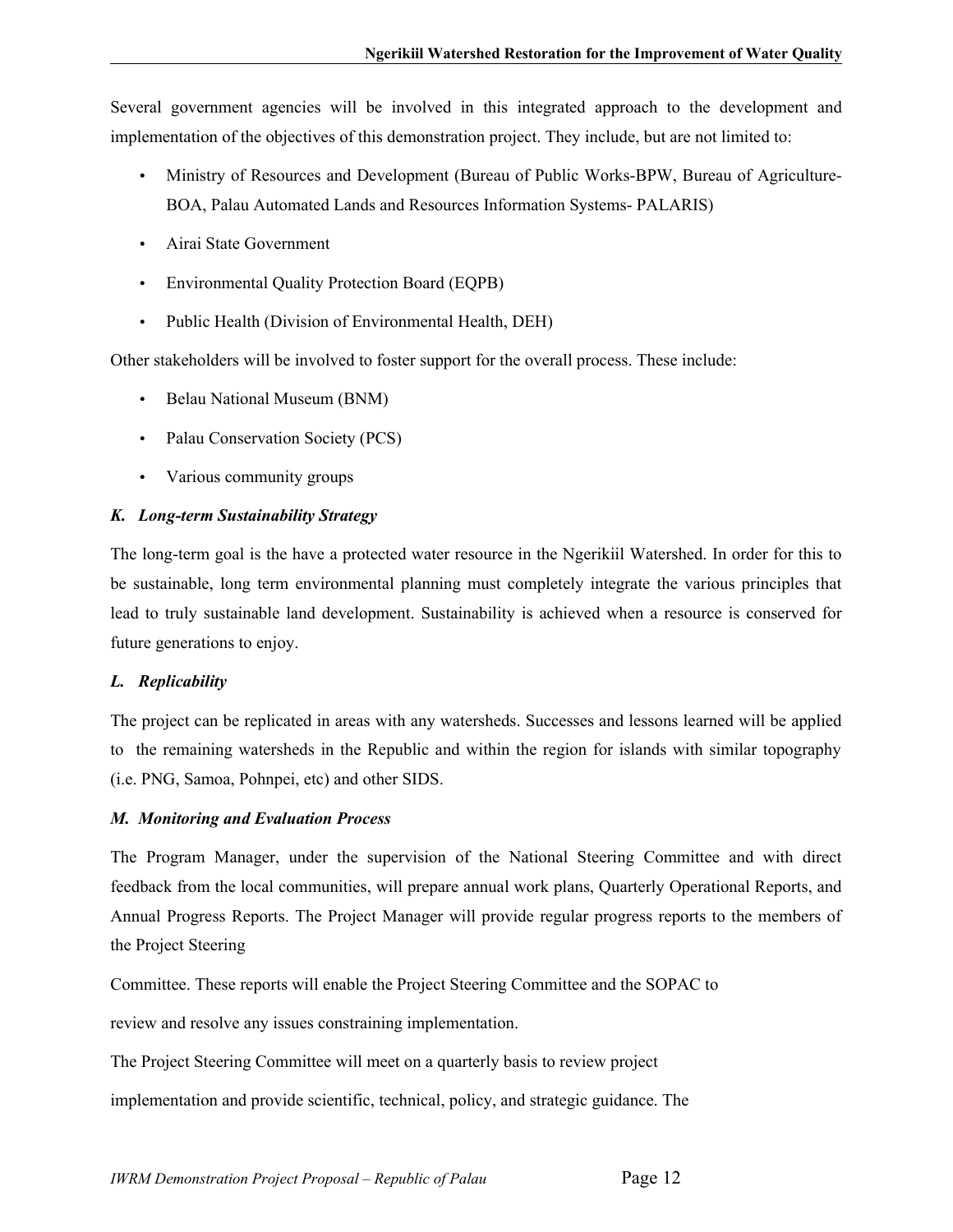minutes of these meetings will be shared with all participating institutions. The EQPB and the Project Steering Committee will monitor the activities of the project by assessing progress at all stages, analyzing situations to determine the causes for any major deviations from the plan and deciding necessary actions to remedy the situations as appropriate.

The day-to-day monitoring will be the responsibility of the Project Manager based on the project's Annual Work Plan and its indicators. The EQPB will inform SOPAC of any delays or difficulties faced during implementation so that the appropriate support or corrective measures can be adopted in a timely and remedial fashion.

Short reports outlining main updates in project progress will be provided on a quarterly

basis to SOPAC by the project management team.

#### *N. Co-Funding*

The Republic of Palau government will provide significant co-funding through an ongoing commitment to staff salaries, support, and maintenance. Co-funding sources are identified in the budget breakdown.

Other co-funding associated with watershed protection and conservation of water resources includes:

*a) Ecosystem-based Management (Packard Foundation through PCS)*

```
= available funding (\$177,000)
```
#### *Activities*

- river monitoring (water quality)
- sediment monitoring
- biological indicators (ants)

*b) Food & Agriculture Organization (through EQPB) = \$25,000*

#### *Activities*

awareness raising of watershed importance

*c) Water Safety Program (WHO/SOPAC through Water Safety Committee) = \$10,000*

- awareness raising of watershed protection
- rainwater catchment maintenance
- water resources use

*d) Hydrological Cycling Observing System - HYCOS (SOPAC through Water Safety Committee) = \$150,000*

*IWRM Demonstration Project Proposal – Republic of Palau* Page 13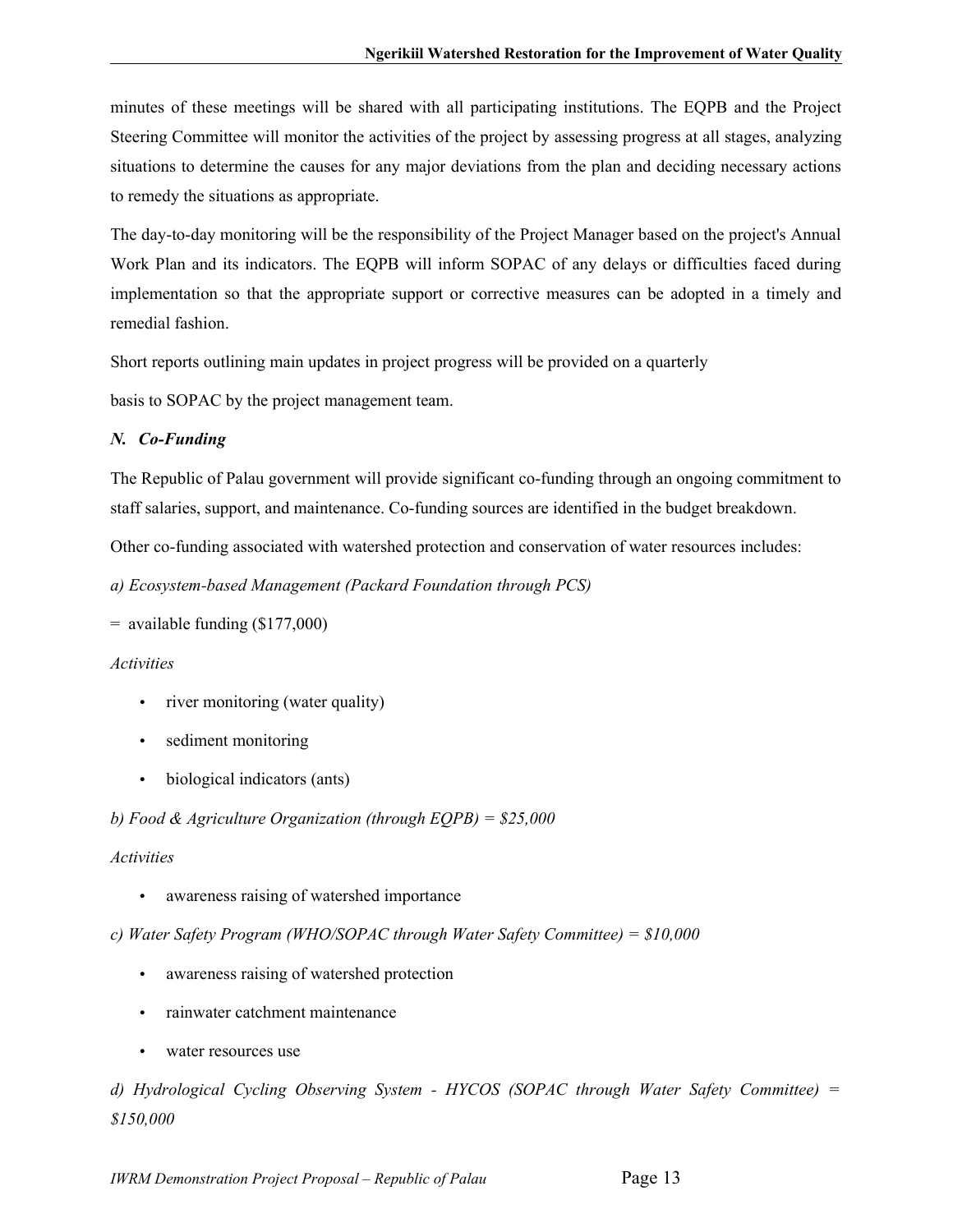• water quantity monitoring

#### *e)Bureau of Public Works: \$100,000*

- water source protection
- water resources use

#### *f) Office of the Palau Automated Lands and Resources Information Systems: \$10,000*

- Resource mapping and modeling
- Geographical Information Systems (GIS) assistance to all projects in Palau

#### *g) Belau Nation Museum: \$150,000*

• Bio-monitoring of Babeldaob Watersheds

#### *h) Palau Conservation Society: \$125,000*

- "Ridge to Reef Roadshow"
- Community conservation officer

#### *i) US Department of Agriculture Forestry Services = \$280,000*

- Studies on ecosystem services
- Impacts of sea level rise on mangroves and associated land impacts, looking at connections of coral reefs and watersheds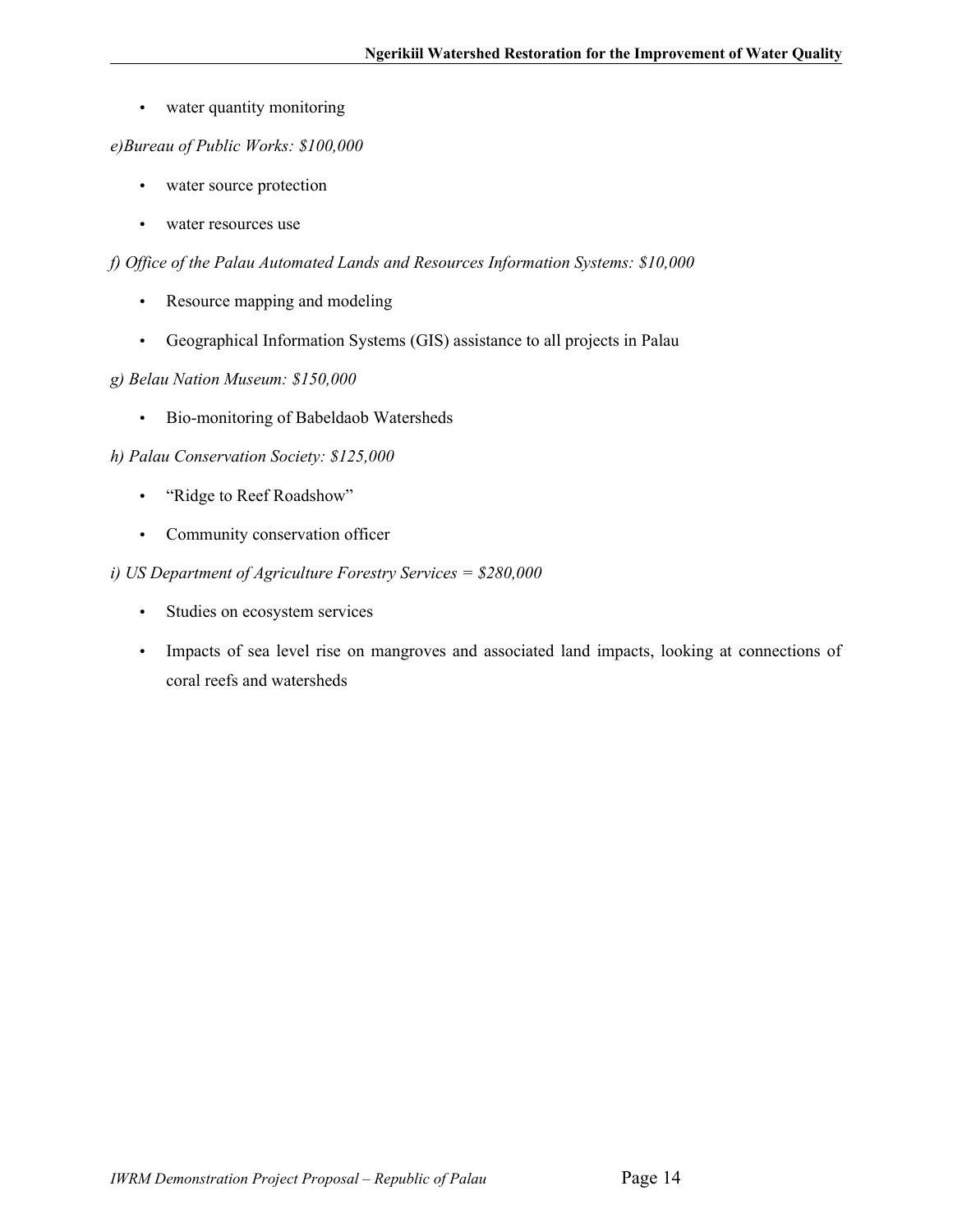## **Annex A: BUDGET**

Vehicle requested in the budget is for full-time use for access to site, and for equipment and manpower transport. Part of the project area is rugged terrain and a 4-wheel drive vehicle is necessary to ensure access to site. Most 4-wheel drive vehicles for all implementing agencies are old and may be out of commission before end of project.

### **A.1. Detailed Budget**

| Detailed Five Year Budget for Sustainable Management of Ngerikiil Watershed |             |                                |  |  |                          |            |               |              |              |      |  |  |  |
|-----------------------------------------------------------------------------|-------------|--------------------------------|--|--|--------------------------|------------|---------------|--------------|--------------|------|--|--|--|
| Activities                                                                  | Budget Line | Description of<br>expenditures |  |  | <b>Benefits</b> USD      | US\$       | US\$          |              |              | US\$ |  |  |  |
|                                                                             |             |                                |  |  |                          | <b>GEF</b> |               | Others       | <b>TOTAL</b> |      |  |  |  |
|                                                                             |             |                                |  |  | <b>Natl Reg Baseline</b> |            | $In-$<br>Kind | <b>Funds</b> | Donor        |      |  |  |  |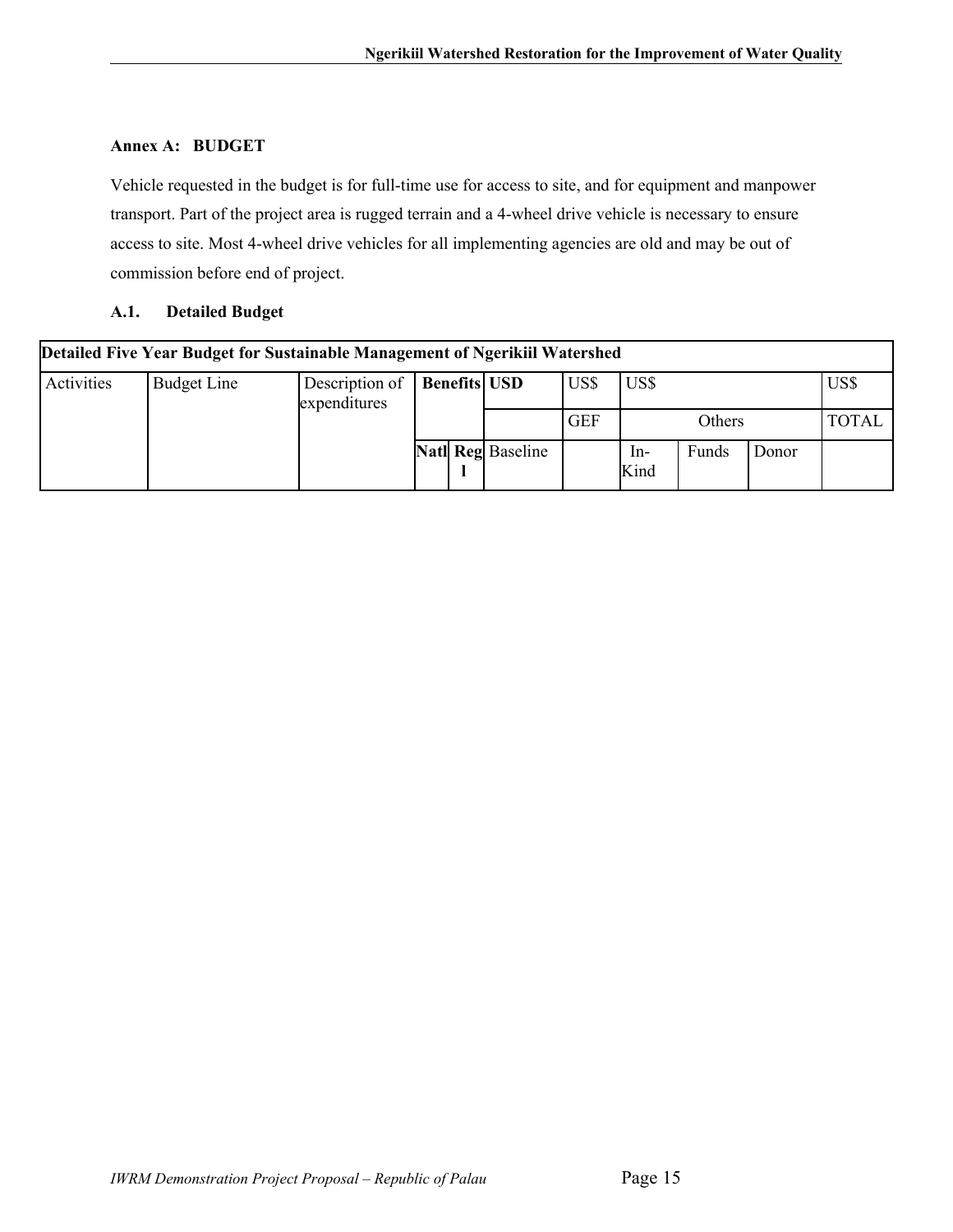| Project<br>Unit (PMU) | Project Manager (to<br><b>Manage-ment</b> be housed at EQPB) | 60 months $\omega$<br>\$2500/month<br>with $30\%$<br>administrative<br>work & 70%<br>technical/field<br>work |             | $\mathbf X$  | 55,000      |              | 25,000<br>No letter | Nat'l<br>Govt       |    | 80,000 |
|-----------------------|--------------------------------------------------------------|--------------------------------------------------------------------------------------------------------------|-------------|--------------|-------------|--------------|---------------------|---------------------|----|--------|
|                       | Office Space                                                 | 60 months $(a)$<br>2000/month                                                                                |             |              |             | 120,<br> 000 |                     | EQPB/<br><b>BPW</b> | 00 | 120,0  |
|                       | Communications                                               | Telephone, fax,<br>email 60<br>months                                                                        |             |              |             |              | 30,<br> 000         | <b>EQPB</b>         | 00 | 30,0   |
|                       | <b>Utilities</b>                                             | @500/month<br>Electricity/wate<br>r 60 months $\omega$                                                       |             | $\mathbf X$  |             |              | 30,<br>000          | <b>EQPB</b>         | 00 | 30,0   |
|                       |                                                              | 500/month                                                                                                    |             |              |             |              | 15,                 | <b>EQPB</b>         |    | 15,0   |
|                       | Office supplies                                              | 60 Months<br>@250/month                                                                                      |             |              |             |              | 000                 |                     | 00 |        |
|                       | Equipment                                                    | Computer,<br>software, etc                                                                                   |             | $\mathbf X$  | 10,<br> 000 | 5,<br> 000   |                     | <b>EQPB</b>         | 00 | 15,0   |
|                       | Meeting costs                                                | $\overline{4}$<br>meetings/year<br>@200/meeting                                                              |             | X            | 4,<br> 000  |              |                     |                     | 00 | 4,0    |
|                       | Vehicle                                                      | 4-wheel drive<br>pick-up truck                                                                               |             | X            | 30,<br> 000 | 7,<br> 000   |                     |                     | 00 | 37,0   |
|                       | <b>Support staff</b>                                         |                                                                                                              |             |              |             |              |                     |                     |    |        |
|                       | Water Quality Lab<br>(25% of full-time<br>salary)            | 60 months $(a)$<br>2400/month<br>$(10\%$ support<br>from GEF)                                                | $\mathbf X$ | X            | 14,<br>400  |              | 129,<br>600         | <b>EQPB</b>         | 00 | 144,0  |
|                       | Admininistrative<br>support (10% of full-<br>time salary)    | 60 months $(a)$<br>500/month                                                                                 | $\mathbf X$ | $\mathbf X$  |             |              | 30,<br> 000         | <b>EQPB</b>         | 00 | 30,0   |
|                       | Intake Support staff<br>(10% of full-time<br>salary)         | 60 months<br>$@2000/m$ onth<br>$(10\%$ support<br>from GEF)                                                  | $\mathbf X$ | $\mathbf{X}$ | 20,<br> 000 |              | 100,<br>000         | <b>BPW</b>          | 00 | 120,0  |
|                       | Volunteer stipend                                            | 60 months $(a)$<br>200/month                                                                                 |             | $\mathbf X$  | 12,<br> 000 |              |                     |                     | 00 | 12,0   |
|                       | Component 1. Improvement surface water quality               |                                                                                                              |             |              |             |              |                     |                     |    |        |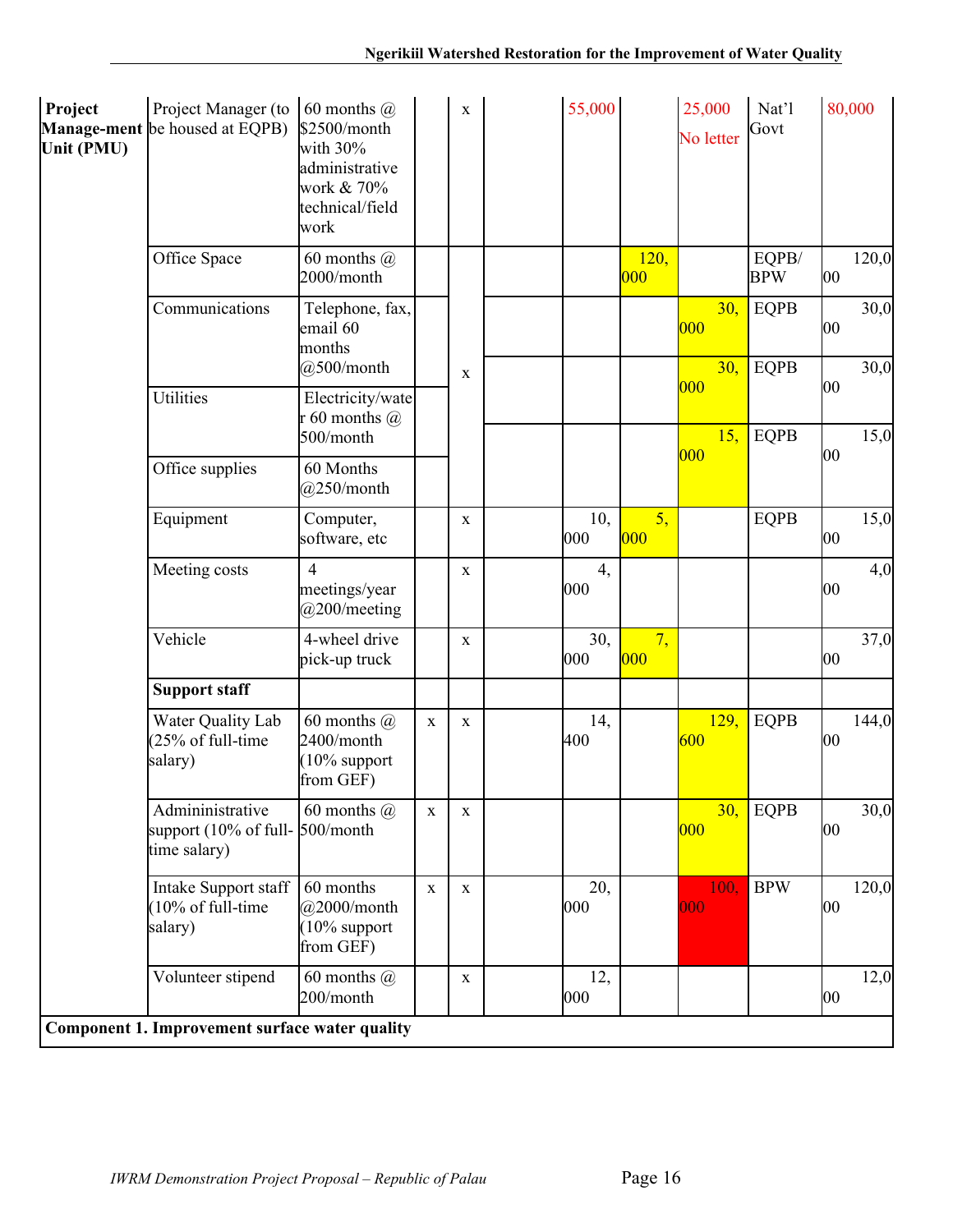| 1.1 Survey<br>pollutant | 1.1.1 Survey site for $ $ monitoring,<br>pollutant sources       | travel                                                                     |             | $\mathbf X$ |    |         | 7,<br>000   | 30,<br> 000 | 000 | 25, | <b>EQPB</b>        | 00           | 62,0   |
|-------------------------|------------------------------------------------------------------|----------------------------------------------------------------------------|-------------|-------------|----|---------|-------------|-------------|-----|-----|--------------------|--------------|--------|
| sources                 |                                                                  | Inspection of<br>piggeries for<br>proper<br>maintenance<br>practices       | $\mathbf X$ |             | 00 | 50,0    |             |             |     |     |                    |              |        |
|                         |                                                                  | Monitoring of<br>farms for<br>pesticide use                                | $\mathbf X$ |             | 00 | 50,0    |             |             |     |     |                    |              |        |
|                         | 1.1.2 Mapping<br>pollutant sources                               | data<br>processing,<br>mapping and<br>modelling for<br>management<br>luse  |             | $\mathbf X$ |    |         | 32,50       |             | 000 | 5,  | <b>PALARI</b><br>S |              | 37,500 |
|                         | 1.1.3 Pollutant<br>sources reduced                               | corrective<br>actions taken,<br>sources remove<br>when possible            |             | X           |    |         | 20,<br>000  |             |     |     |                    | 00           | 20,0   |
|                         |                                                                  | Piggery<br><b>Working Group</b>                                            | $\mathbf X$ |             | 00 | 10,0    |             |             |     |     |                    |              |        |
|                         |                                                                  | Erosion<br>controls through<br>earthmoving<br>permit system                | $\mathbf x$ |             | 00 | 1,000,0 |             |             |     |     |                    |              |        |
|                         | 1.2.1 Revegetate<br>riparian to minimize<br>sedimentation levels | Purchase of<br>native seedlings<br>from local<br>nursuries and<br>planting |             | $\mathbf X$ |    |         | 50,<br> 000 |             |     |     |                    | $ 00\rangle$ | 50,0   |
|                         | 1.2.2 Ngeruobel<br>water supply<br>treatment plant               | Chemical use<br>for treatment of<br>raw water                              | $\mathbf X$ |             | 00 | 1,910,0 |             |             |     |     |                    |              |        |
|                         |                                                                  | General plant<br>operations and<br>staffing                                | $\mathbf X$ |             | 00 | 5,000,0 |             |             |     |     |                    |              |        |
|                         | 1.2.3 Full Chemical<br>Screen of rivering                        | full chemical<br>survey of river<br>water                                  | $\mathbf X$ | $\mathbf X$ |    |         | 45,<br>000  |             | 000 | 5,  | <b>EQPB</b>        | $ 00\rangle$ | 50,0   |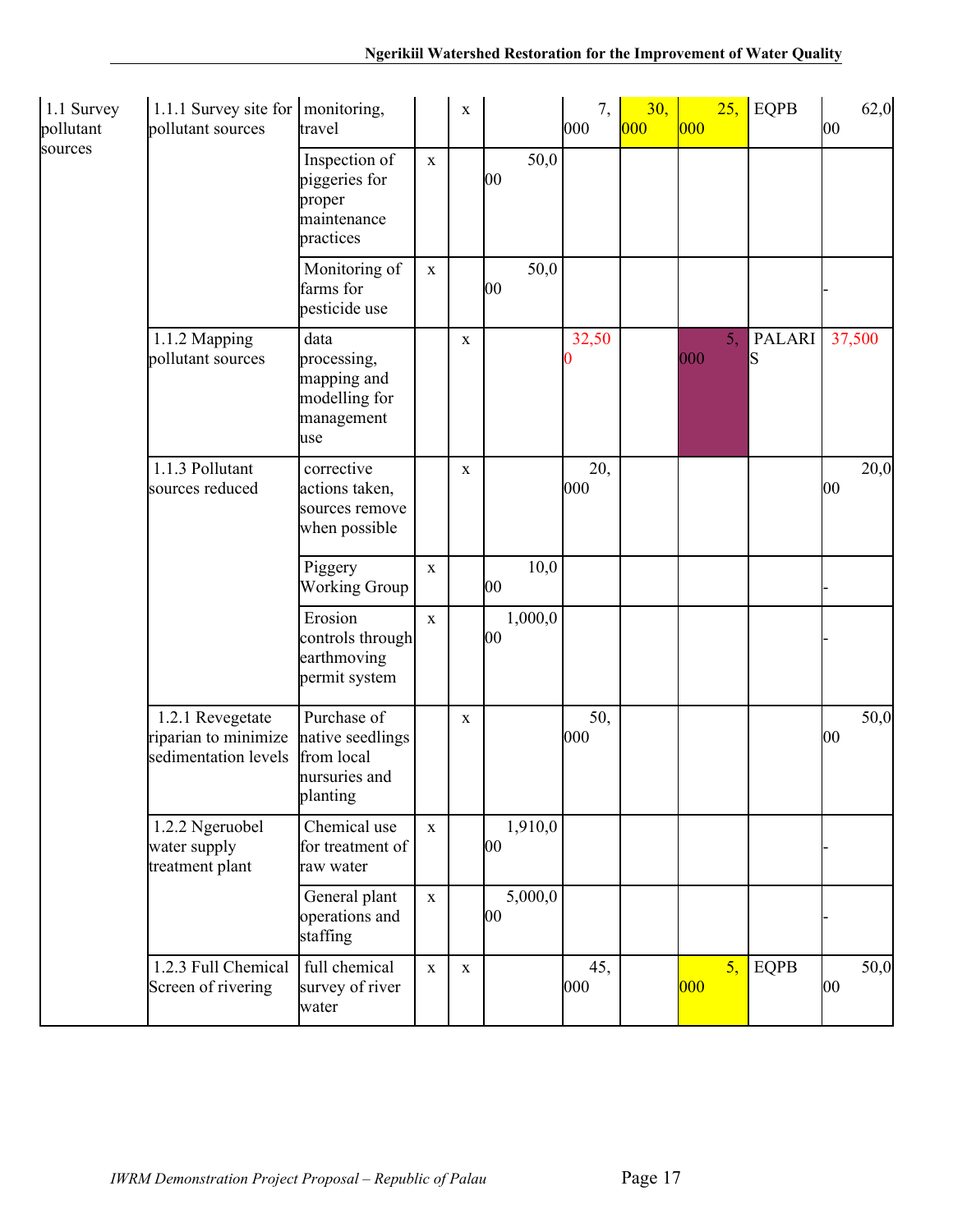| 1.3 Establish<br>long-term<br>monitoring<br>program | 1.3.1 Water quality<br>monitoring program<br>developed/formalized                |                                             | $\mathbf X$  | $\mathbf X$  |               | 5,<br>$ 000\rangle$  |             |             |              | 00 | 5,0    |
|-----------------------------------------------------|----------------------------------------------------------------------------------|---------------------------------------------|--------------|--------------|---------------|----------------------|-------------|-------------|--------------|----|--------|
|                                                     | 1.3.2 Monthly water   Minimum 1 trip<br>quality monitoring<br>visits carried out | per month for<br>60 months                  | $\mathbf X$  | $\mathbf{X}$ |               | 20,<br>$ 000\rangle$ | 281,<br>500 | 140,<br>400 | <b>EQPB</b>  | 00 | 441,9  |
|                                                     | 1.3.3 Water quantity<br>monitoring program<br>developed                          |                                             | $\mathbf X$  | $\mathbf{X}$ |               | 5,<br>$ 000\rangle$  | 5,000       | 298000      | <b>HYCOS</b> | 00 | 308,0  |
|                                                     | Drinking Water<br>supply and marine<br>recreational waters<br>monitoring         |                                             | $\mathbf{X}$ |              | 500,0<br>00   |                      |             |             |              |    |        |
|                                                     | <b>Component 2. Drainage Mitigation</b>                                          |                                             |              |              |               |                      |             |             |              |    |        |
| 2.1 Vegetate<br>drainage ways                       | 2.1.1 Drainage ways<br>of "Compact Road"<br>affecting water<br>source vegetated  |                                             |              | $\mathbf{X}$ |               | 15,<br>$ 000\rangle$ |             |             |              | 00 | 15,0   |
|                                                     | 2.1.2 Road<br>maintenance of<br>Compact Road                                     |                                             | X            |              | 2,500,0<br>00 |                      |             |             |              |    |        |
| 2.2 Storm<br>water<br>workshop                      | 2.2.1 People trained<br>in storm water<br>management                             | 1 workshop<br>with identified<br>consultant |              | $\mathbf X$  |               | 27,50                |             |             |              |    | 27,500 |
| 2.3 Chemical<br>analysis of<br>road drainage        | 2.3.1 Road run-off<br>analyzed                                                   | full chemical<br>screen                     |              | $\mathbf X$  |               | 10,<br>$ 000\rangle$ |             |             |              | 00 | 10,0   |
|                                                     | <b>Component 3 Improvement of biodiversity/bioindicators</b>                     |                                             |              |              |               |                      |             |             |              |    |        |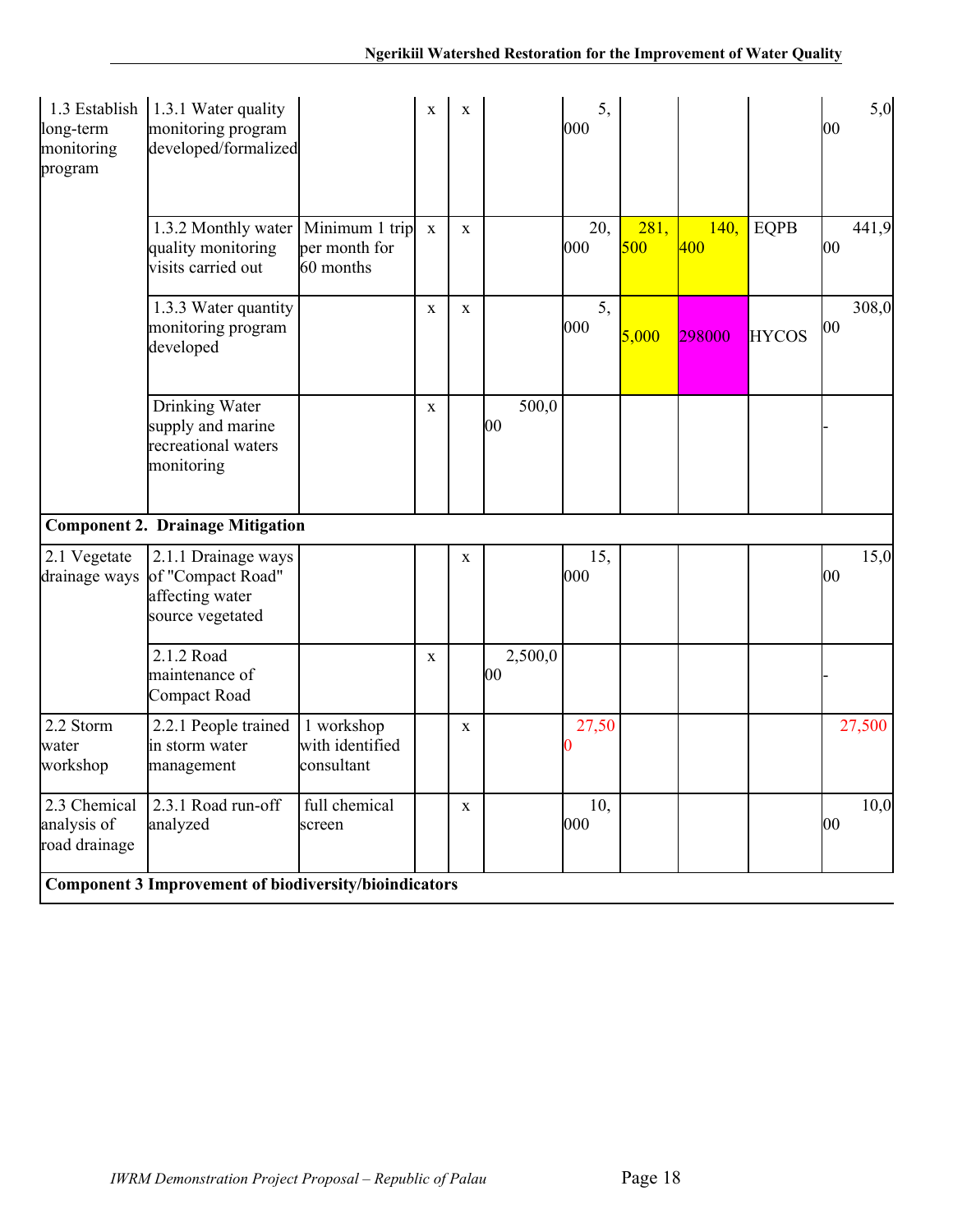| 3.1<br>Monitoring of<br>ecosystem<br>health through<br>bioindicators | $3.1.1$ ongoing<br>aquatic invertebrate<br>monitoring data<br>collected | quarterly<br>surveys, travel,<br>data processing,<br>supplies                                                                        | X            | 25,<br>000 |             |                       | <b>BNM</b>                       | 175,0<br>00           |
|----------------------------------------------------------------------|-------------------------------------------------------------------------|--------------------------------------------------------------------------------------------------------------------------------------|--------------|------------|-------------|-----------------------|----------------------------------|-----------------------|
|                                                                      | 3.1.2 dragon fly<br>surveys                                             | annual survey,<br>travel, data<br>processing,<br>supplies                                                                            | X            | 10,<br>000 | 100,<br>000 | 50,                   | <b>BNM</b><br><b>BNM</b>         | 10,0<br>00<br>42,500  |
|                                                                      | 3.1.3 bird populatin<br>surveys                                         | quarterly<br>surveys, travel,<br>data processing,<br>supplies                                                                        | X            | 42,500     |             | 000                   | <b>BNM</b>                       | 15,000                |
|                                                                      | 3.1.5 Vegetation<br>photopoint<br>monitoring                            | annual survey,<br>equipment $\&$<br>manual                                                                                           | X            | 15,000     |             |                       |                                  |                       |
|                                                                      | 3.1.4 Mapping and<br>modelling of<br>ecosystem health                   |                                                                                                                                      | X            | 15,<br>000 |             | 5 <sub>1</sub><br>000 | <b>PALARI</b><br>S               | 20,0<br>00            |
|                                                                      | <b>Ecosystem Services</b><br>provided by<br>watersheds                  | Connections<br>between forests<br>and rivers                                                                                         | X            |            |             | 280,<br>000           | <b>US</b><br>Forestry<br>Service | 280,0<br>$ 00\rangle$ |
|                                                                      | Increased nutrient<br>impact on mangroves between land                  | Connections<br>use practices<br>and mangroves<br>and sea level<br>rise                                                               |              |            |             |                       |                                  |                       |
|                                                                      | <b>Component 4 Policy/Awareness</b>                                     |                                                                                                                                      |              |            |             |                       |                                  |                       |
| 4.1 Establish<br>"Payment for<br>Ecosystem<br>Service"               | identification of<br>long-term funding                                  | Financial<br>sustainability<br>mechanisms                                                                                            | $\mathbf X$  | 37,500     |             |                       |                                  | 37,500                |
| 4.2 Socio-<br>economic<br>Impact Survey                              |                                                                         | review of effect<br>of watershed<br>protection on<br>local<br>communties and<br>impact on<br>economic<br>development of<br>the state | $\mathbf{X}$ | 10,<br>000 |             |                       |                                  | 10,0<br>00            |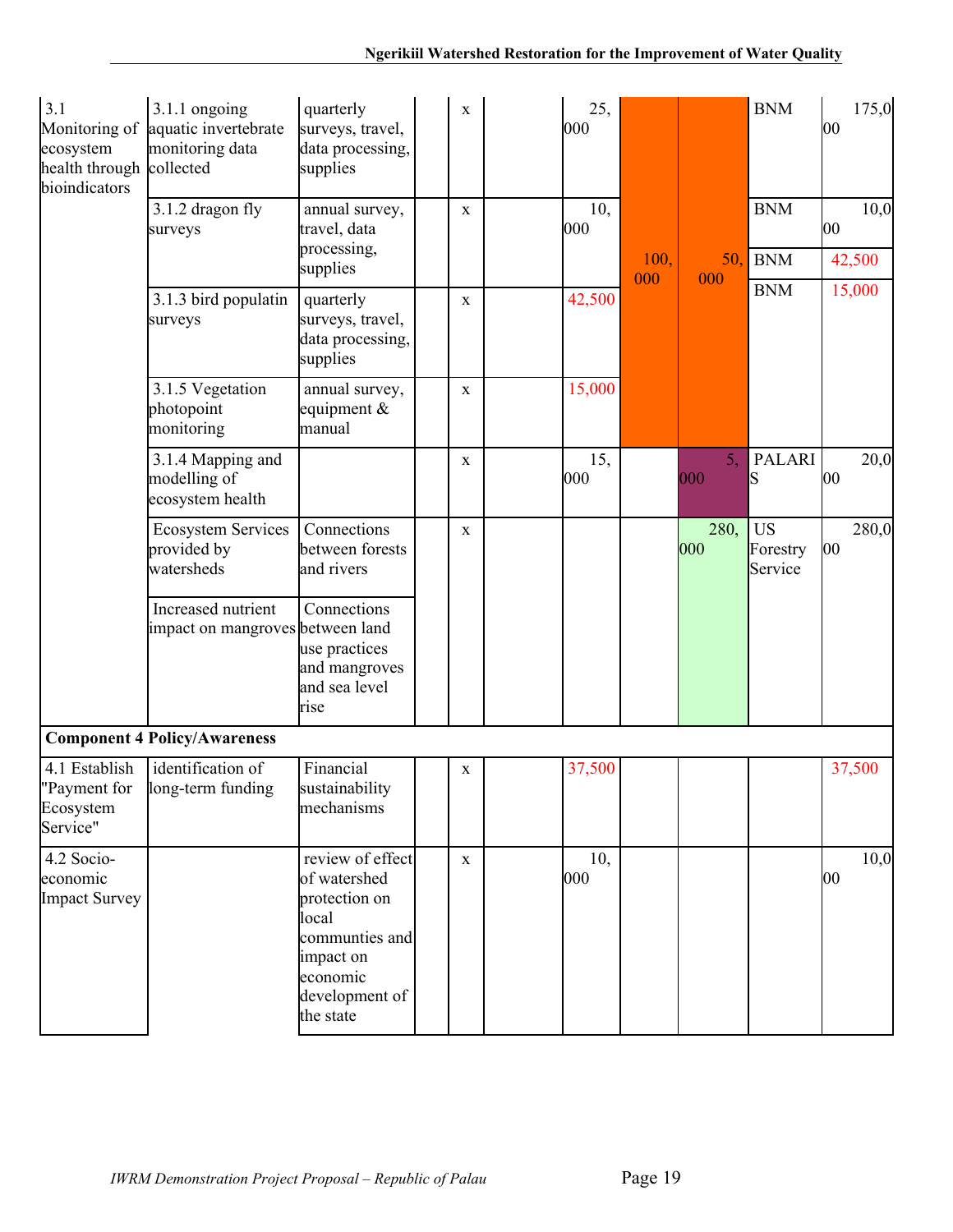| 4.3 Increase<br>awareness of<br>watershed<br>protection         | 4.3.1 Awareness<br>raising materials,<br>community<br>workshops      | enhancement of<br>project through<br>community<br>awareness |             | $\mathbf{x}$ |                   | 10,<br> 000 | 125,<br>000 | 000 | 35,      | <b>EQPB</b><br><b>PCS</b> | 00       | 170,0 |
|-----------------------------------------------------------------|----------------------------------------------------------------------|-------------------------------------------------------------|-------------|--------------|-------------------|-------------|-------------|-----|----------|---------------------------|----------|-------|
|                                                                 | 4.3.2 Legislation for Policy<br>watershed protection development for | national & state<br>levels                                  |             | $\mathbf X$  |                   | 25,<br> 000 |             | 000 | 50,      | <b>SOPAC</b>              | 75,000   |       |
|                                                                 |                                                                      | Legislative<br>process                                      | $\mathbf X$ |              | 1,000,0<br>$00\,$ |             |             |     |          |                           |          |       |
|                                                                 | 4.3.3 Water Safety<br>Plan                                           |                                                             |             | $\mathbf X$  |                   |             |             | 000 | 10,      | <b>SOPAC</b>              | 00       | 10,0  |
|                                                                 | <b>Component 5. Documentation</b>                                    |                                                             |             |              |                   |             |             |     |          |                           |          |       |
| 5.1 Reports                                                     | Various reports to<br>govt and SOPAC                                 |                                                             |             | $\mathbf X$  |                   | 5,<br> 000  |             |     |          |                           | 00       | 5,0   |
| 5.2<br>Documentation<br>of watershed<br>restoration<br>strategy |                                                                      |                                                             |             | X            |                   | 5,<br> 000  |             |     |          |                           | 00       | 5,0   |
|                                                                 | <b>TOTAL</b>                                                         |                                                             |             |              | 12,020,00         | 507,4<br>00 | 835,5<br>00 |     | 1,263,00 |                           | 2,518,90 |       |

| <b>EQPB</b>  | <b>PCS</b>      | <b>BNM</b> |                                         |                |              |
|--------------|-----------------|------------|-----------------------------------------|----------------|--------------|
| <b>BPW</b>   | <b>PALARIS</b>  |            | <b>Baseline</b>                         | Alternativ GEF | Co-Financing |
|              |                 |            |                                         | le             |              |
| <b>SOPAC</b> | <b>US</b>       |            | 12,020,000 14,625,900 507,400 2,098,500 |                |              |
|              | <b>FORESTRY</b> |            |                                         |                |              |
|              | <b>SERVICE</b>  |            |                                         |                |              |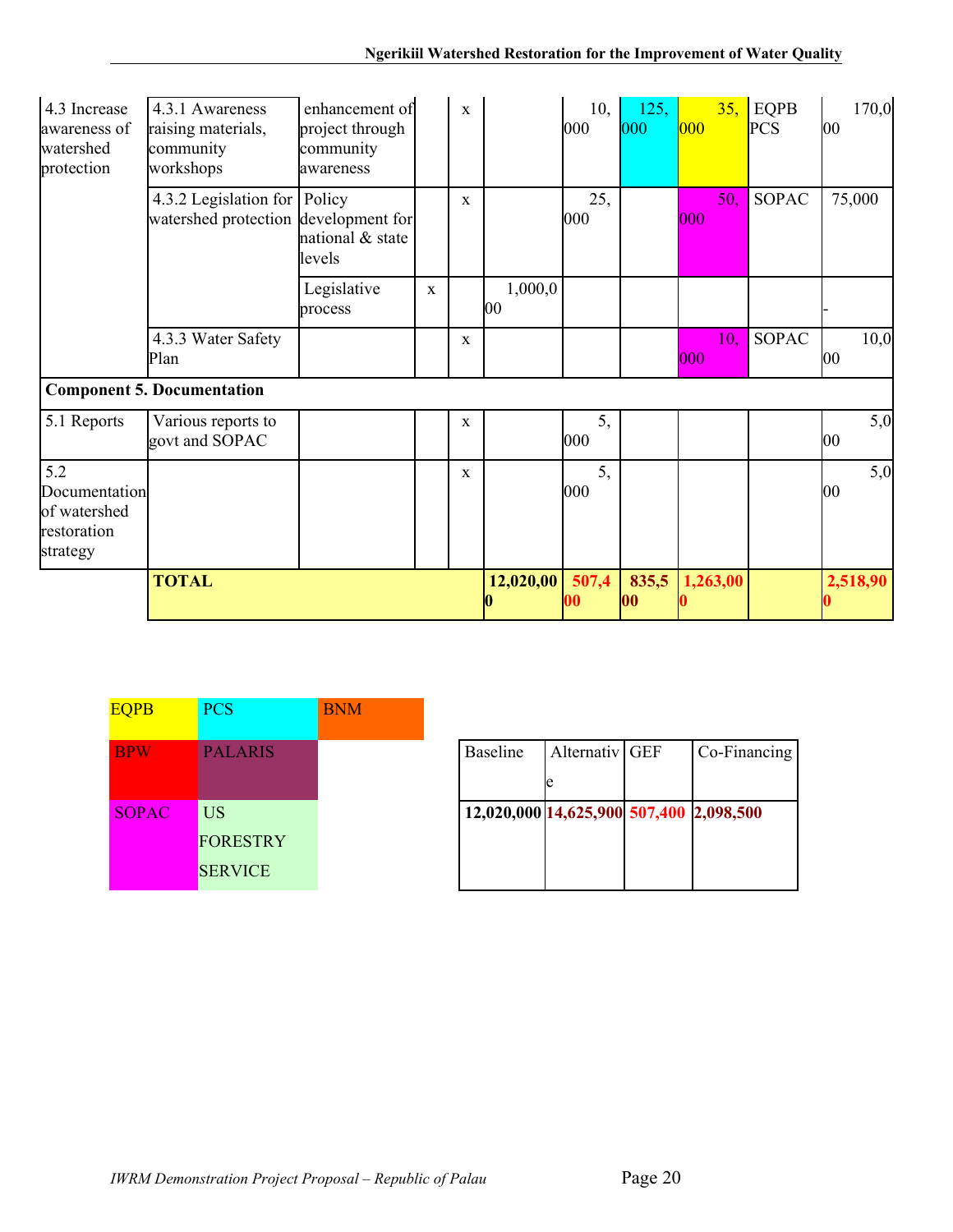## **Annex B Workplan**

| Component  | <b>ACTIVITY</b>                               | Output | YEAR 1 |  | YEAR <sub>2</sub>         |  |                  | YEAR <sub>3</sub> |                           |  | YEAR <sub>4</sub> |  |                   |  | YEAR 5                    |  |                           |  |           |  |  |
|------------|-----------------------------------------------|--------|--------|--|---------------------------|--|------------------|-------------------|---------------------------|--|-------------------|--|-------------------|--|---------------------------|--|---------------------------|--|-----------|--|--|
|            |                                               |        |        |  |                           |  |                  |                   |                           |  | Δ<br>∠            |  | 4                 |  | ∼                         |  | 4                         |  |           |  |  |
| Project    | Project Manager                               |        |        |  |                           |  |                  |                   |                           |  |                   |  |                   |  |                           |  |                           |  |           |  |  |
| Management | Contracted                                    |        | X      |  | $\mathbf{v}$<br>$\Lambda$ |  | XF.<br>$\Lambda$ |                   | ۰.<br>$\Lambda$           |  | X                 |  | $\mathbf{v}$<br>A |  | $\mathbf{x}$<br>$\Lambda$ |  | $\mathbf{v}$<br>$\Lambda$ |  | <b>XX</b> |  |  |
|            | Project Steering<br><b>Committee Meetings</b> |        |        |  | X                         |  |                  |                   | $\mathbf{v}$<br>$\Lambda$ |  |                   |  | XF.<br>A          |  |                           |  | $\mathbf{v}$<br>$\Lambda$ |  |           |  |  |
|            | Reporting to SOPAC                            |        |        |  |                           |  |                  |                   |                           |  |                   |  |                   |  |                           |  |                           |  |           |  |  |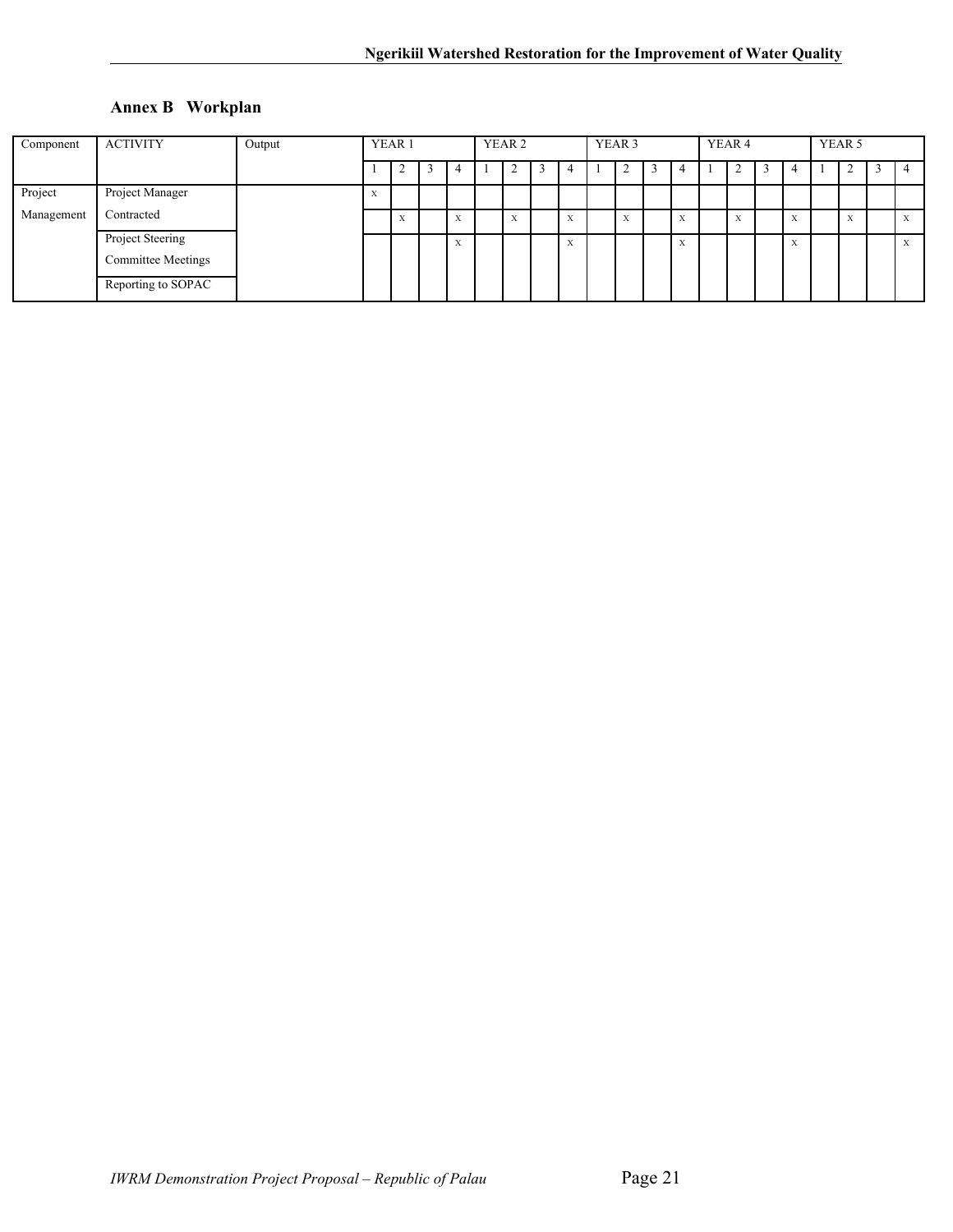| Component<br>1                             | 1.1 Survey Pollutant<br>Sources                 | Sanitary<br>1.1.1<br>survey                                                                                                                                                      | $\mathbf X$                |             |             |                            |             |             |             |                            | $\mathbf X$ |             |             |             |             |             |             |             |             | $\mathbf X$ |             |                            |
|--------------------------------------------|-------------------------------------------------|----------------------------------------------------------------------------------------------------------------------------------------------------------------------------------|----------------------------|-------------|-------------|----------------------------|-------------|-------------|-------------|----------------------------|-------------|-------------|-------------|-------------|-------------|-------------|-------------|-------------|-------------|-------------|-------------|----------------------------|
| Improvement<br>of surface<br>water quality |                                                 | 1.1.2Pollutant<br>sources mapped<br>1.1.3Pollutant<br>sources reduced                                                                                                            | $\mathbf X$                |             |             |                            |             |             |             |                            |             |             |             | $\mathbf X$ |             |             |             |             |             | $\mathbf X$ |             | $\mathbf X$                |
|                                            | 1.2 Revegetate Riparian<br>to minimize sediment | 1.2.1 Revegetate<br>riparian with native<br>tree species<br>1.2.2 Chemical use<br>for water supply<br>treatment reduced<br>1.2.3 Full chemical<br>screen for river water         | $\mathbf X$<br>$\mathbf X$ | $\mathbf X$ | $\mathbf X$ | $\mathbf X$                |             |             |             |                            |             | $\mathbf X$ |             |             |             |             |             |             |             |             |             | $\mathbf X$<br>$\mathbf X$ |
|                                            | 1.3 Establish Long-term<br>monitoring program   | 1.3.1 Water quality<br>monitoring plan<br>developed/formalized<br>1.3.2 Monthly water<br>quality monitoring<br>visits<br>1.3.3 Water quantity<br>monitoring program<br>developed | $\mathbf X$                | $\mathbf X$ | $\mathbf X$ | $\mathbf X$<br>$\mathbf X$ | $\mathbf X$ | $\mathbf X$ | $\mathbf X$ | $\mathbf X$<br>$\mathbf X$ | $\mathbf X$ | $\mathbf X$ | $\mathbf X$ | $\mathbf X$ | $\mathbf X$ | $\mathbf X$ | $\mathbf X$ | $\mathbf X$ | $\mathbf X$ | $\mathbf X$ | $\mathbf X$ | $\mathbf X$                |
| Component<br>2 Drainage                    | 2.1 Vegetate drainage<br>ways                   | 2.1.1 Vegetate<br>drainage ways                                                                                                                                                  | $\mathbf X$                | $\mathbf X$ | $\mathbf X$ | $\mathbf X$                | $\mathbf X$ | $\mathbf X$ | $\mathbf X$ | $\mathbf X$                | $\mathbf X$ |             |             |             |             |             |             |             |             |             |             |                            |
| correction                                 | 2.2 Storm Water<br>Workshop                     | 2.2.1 Storm water<br>workshop                                                                                                                                                    |                            |             | $\mathbf X$ |                            |             |             |             |                            |             |             |             |             |             |             |             |             |             |             |             |                            |
|                                            | 2.3 Chemical analysis of<br>road run-off        | 2.3.1 Road run-off<br>analyzed                                                                                                                                                   |                            |             |             | $\mathbf X$                |             |             |             |                            |             |             |             |             |             |             |             |             |             |             |             |                            |